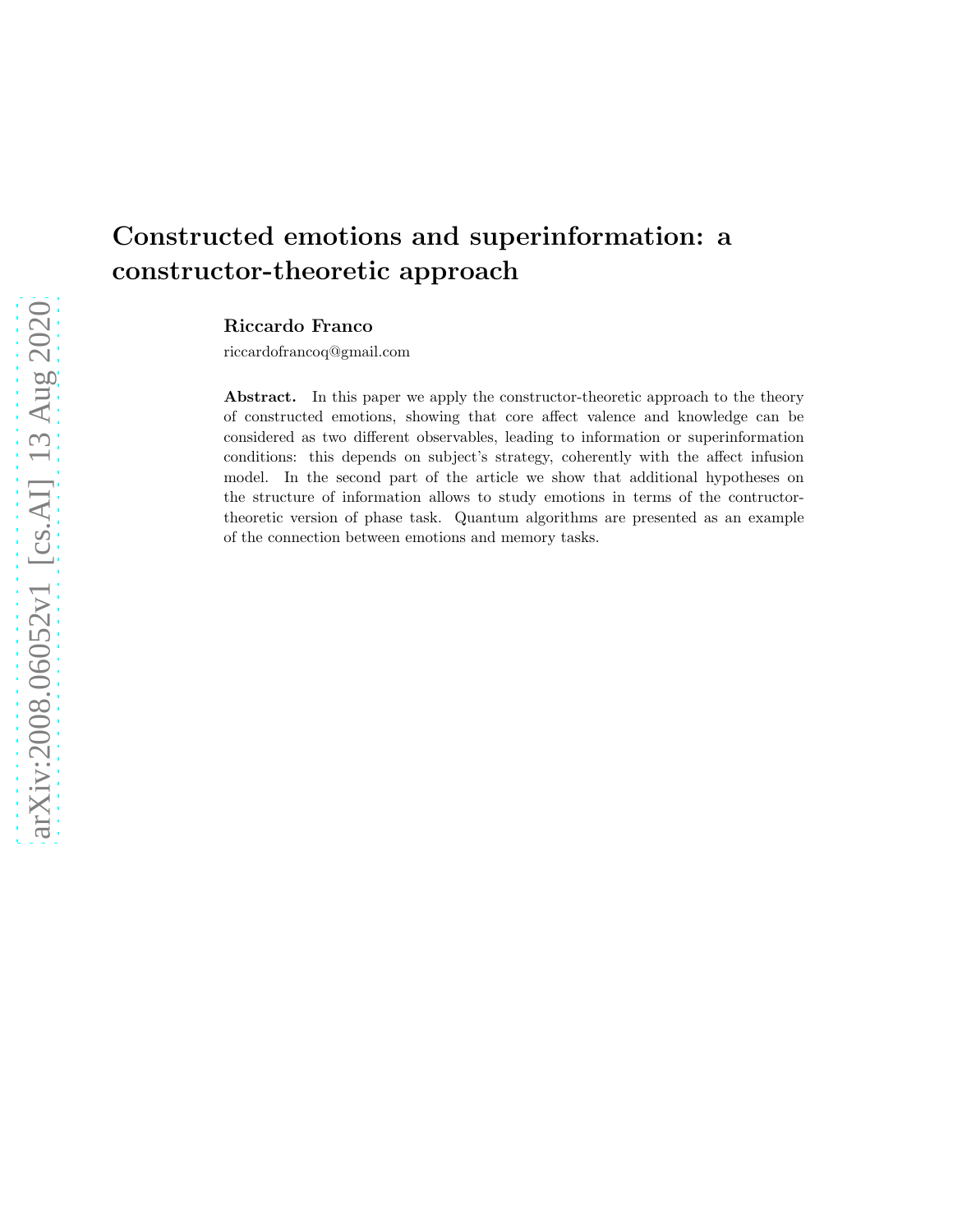# 1. Introduction

We know that emotions not only influence the quality of our life, but they also determine the substance of our perceptions and actions, or, in other words, the context. Moreover, they are real, and thus they must correspond to some physical property.

Constructor theory is a new mode of explanation in fundamental physics, first sketched out by David Deutsch [\[1\]](#page-24-0), expressing physical laws exclusively in terms of what physical transformations are possible versus which are impossible, and why. By allowing such counterfactual statements into fundamental physics, it allows new physical laws to be expressed, for instance those of the constructor theory of information. The fundamental elements of the theory are tasks, abstract specifications of transformations in terms of input/output pairs of attributes. A task is impossible if there is a law of physics that forbids its being performed with arbitrarily high accuracy, and possible otherwise. When it is possible, there exsists a constructor, an entity which can cause the task to occur while retaining the ability to cause it again. Examples of constructors include a heat engine (a thermodynamic constructor), a catalyst (a chemical constructor) or a computer program controlling an automated factory (an example of a programmable constructor).

It is clear that such innovative and general approach may find applications also in the study of human cognition and emotions. As written by Lisa Barret, one of the most influential researches in affective science [\[2\]](#page-24-1), every human thought, feeling, and behavior must be causally reduced to the firing of neurons in the human brain, or, in more general terms, to specific transitions of physical subsystems in human brain. Thus, in costructor theory of cognition (which finds a first approach in [\[3\]](#page-24-2)), subjects are constructors of their cognitive tasks, performing transformations on the brain (considered as a general physical system storing information). This approach results to be very general and it evidences that human judgements make use of a specific type of information, the superinformation. It is clear that such fact may have consequences in modeling human reasoning and artificial intelligence. The fact that quantum information is a kind of superinformation somehow evidences that the previous attempt to develop a quantumlike theory for human cognition (see for example  $[4, 5]$  $[4, 5]$ ) was a possible way, even if not fully justified: there may be other superinformation theories which are required by human cognition.

The use of concepts taken from superinformation in cognitive psychology is new and it may open new perspectives. For example, the study of emotions in cognitive psychology introduces problems and difficulties that superinformation theories may help to treat. It is clear that our considerations are somehow driven by analogue concepts from quantum computation: even if quantum theory is not required, it may help to guide our attempts to work with superinformation.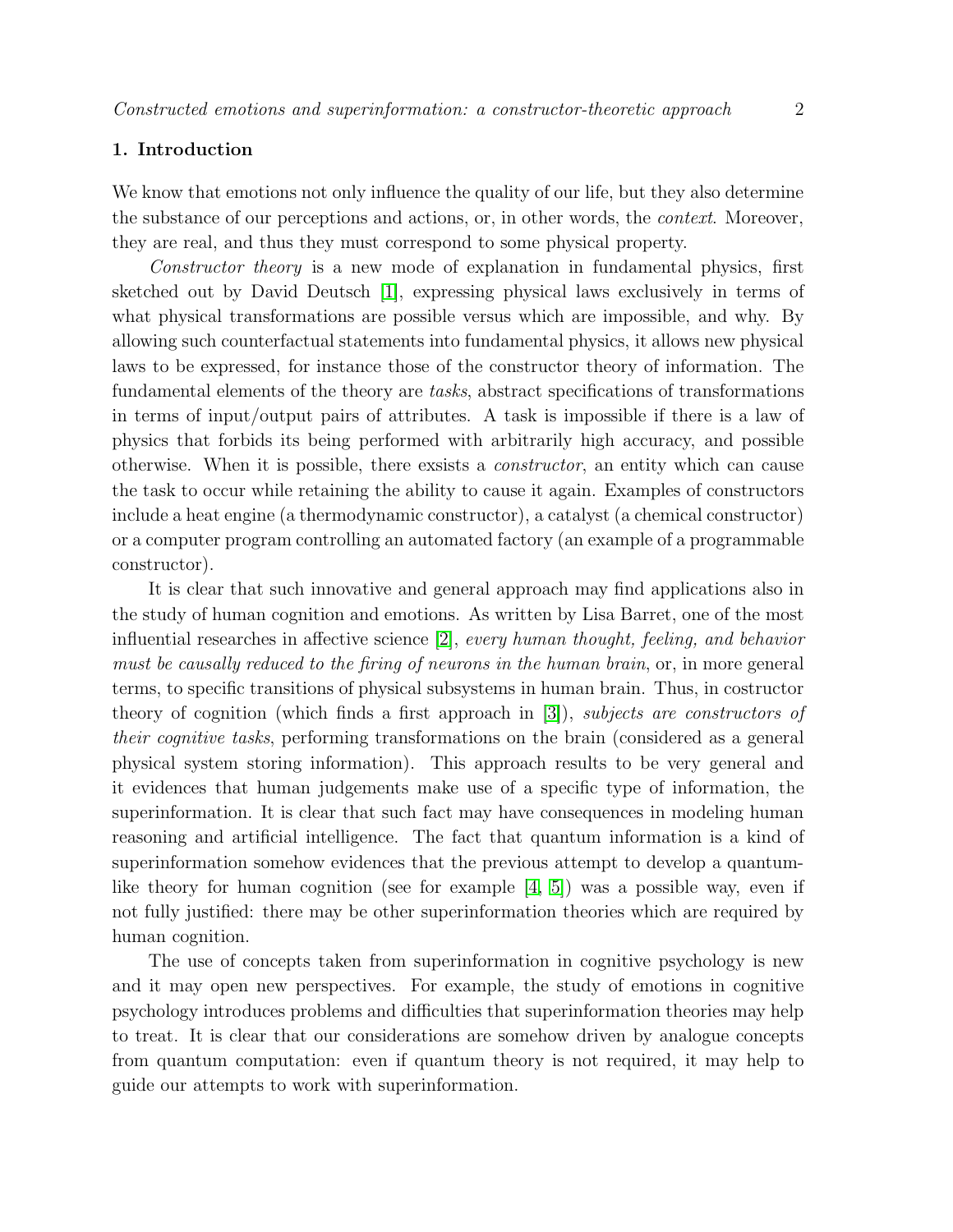# <span id="page-2-0"></span>2. Emotions

What is an emotion? This question is central to psychology and it is pervasive in scientific models of the mind and behavior. Emotions are seen as the causes, mediators, or effects of other psychological processes such as attention, memory, and perception. Even if there are unresolved disagreements over the fundamental question of how an emotion is to be defined, there is general consensus about the definition of emotion in terms of responses to events that are important to the individual: in other words, they are subjective experiences based on feeling pleasure or pain.

In the following, we briefly present the most important theories and experimental results relevant to emotions, evidencing how the constructor theory of cognition can be used.

Until the 60's, the scientific approaches to emotions focused on the interplay between body's physiological reactions and emotions, passing from a causal relation (James-Lange theory [\[6,](#page-25-1) [7\]](#page-25-2) at the end of the 19th-century), to a substantial independence (Cannon-Bard theory [\[8\]](#page-25-3)), up to Schachter and Singer's two factor theory [\[9\]](#page-25-4).

In the 1960s, Arnold [\[10\]](#page-25-5) developed a new *cognitive approach*, where the first step in emotion is an appraisal of the situation ( the cognitive processes preceding the elicitation of emotion). According to Arnold, the initial appraisal starts the emotional sequence and arouse both the appropriate actions and the emotional experience itself. Thus the physiological changes, recognized as important, accompany, but do not initiate, the actions and experiences. Lazarus [\[11\]](#page-25-6) followed Arnold's approach, developing a more articulated appraisal theory, where appraisal mediates between the stimulus and the emotional response, and it is immediate and often unconscious. In contrast to the SchachterSinger [\[9\]](#page-25-4) theory of emotions, which views emotion as an outcome of the interaction between physiological arousal and cognition, Lazarus argued that the appraisal precedes cognitive labeling, simultaneously stimulating both the physiological arousal and the emotional experience itself.

Several influential modern models (for example [\[12\]](#page-25-7)) have preserved the original darwinian assumption that there are different kinds of emotion, each causing a distinct pattern of physiological and behavioral response. In the starkest form of such models, each kind of emotion is biologically basic, a separate, inherited, complex reflex that is hardwired at birth. Many models assume that each emotion kind is characterized by a distinctive syndrome of hormonal, muscular, and autonomic responses that are coordinated in time and correlated in intensity.

However, in these last years, research has progressed from thinking about psychological phenomena as unitary faculties (entities) of the mind to thinking about them as emergent phenomena that vary with the immediate context. In fact, there is accumulating empirical evidence that is inconsistent with the view that there are kinds of emotion with boundaries that are carved in nature [\[2\]](#page-24-1). This leads to what Barrett calls the emotion paradox, which evidences that our discrete commonsense categories of emotion, like "anger", "sadness", and "happiness" can't find consistent experimental support for their existence. Instead, the empirical evidence suggests that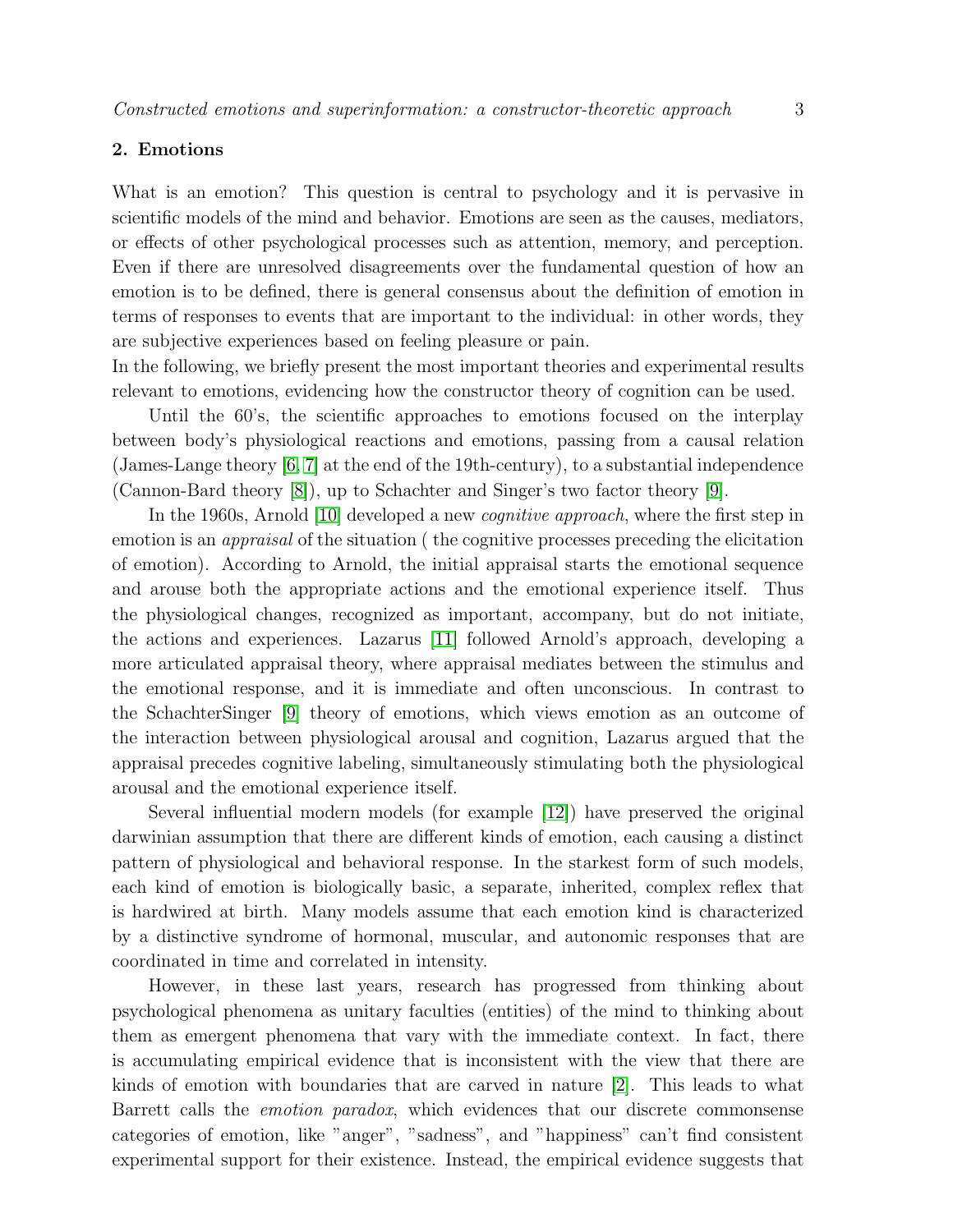what exists in the brain and body is a simpler and more primitive element, the *affect*, and emotions are constructed by multiple brain networks working in tandem [\[13\]](#page-25-8). The theory of constructed emotion [\[14\]](#page-25-9) was proposed by Barrett to resolve such paradox. She draws an analogy between the categorisation process in emotion perception and colour perception: even if the retina registers light of different wave lengths and the spectrum of wavelengths as a continuum, yet people perceive categories of colours (red, green, yellow, blue) depending on previously acquired conceptual knowledge. The same happens with emotion: whether people categorise an episode of core affect as anger, fear, or sadness depends on acquired conceptual knowledge (emotion scripts).

It is clear that the approach of theory of constructed emotion may have some points in common with a contructor-theoretic approach. In the following subsections we focus on the most important concepts of such theory of constructed emotion. An important question, considered in  $[15]$ , is how emotions inform judgment and regulate thought.

# 2.1. Core affect

Psychological construction theories hypothesize that emotions are created as the interpretation of affective changes. They integrate dimensional and categorical perspectives, in the following way: it is hypothesized that all emotional events, at their core, can be described as having psychologically primitive affective properties, which form the dimensional aspect of the theories. Psychological construction theories also propose, however, that people automatically and effortlessly use some type of mechanism to these affective changes meaningful in relation to objects and events in the world; this is the categorical aspect of the theories.

According to such view, scientists are able to assess a persons affective state (i.e., pleasure and displeasure) by more indirect or objective means [\[16\]](#page-25-11) , but these measurements cannot be used to assess feelings of anger, sadness, fear, per se. Experimental measurements coordinate around positive versus negative affect [\[17\]](#page-25-12) or intensity of affect, rather than discrete emotion categories. This supports the emerging notion that emotions consist of affective, valenced (i.e., positive and/or negative) reactions to meaningful stimuli, as explicited in theory of constructed emotions [\[13\]](#page-25-8)

We can thus move our focus from the list of emotions to the more primitive concept of core affect. According to Russell [\[18\]](#page-25-13), core affect is the neurophysiological state consciously accessible as the simplest raw (nonreflective) feelings evident in moods and emotions. Core affect is primitive, universal , and simple (irreducible on the mental plane). It can exist without being labeled, interpreted, or attributed to any cause. As an analogy, we can consider felt body temperature: just like for core affect, you can note it whenever you want; felt temperature exists prior to the concept of temperature, either in folk or scientific theory, and prior to any attribution about what is making you hot or cold.

At a given moment, the conscious experience (the raw feeling) is a single integral blend of two dimensions: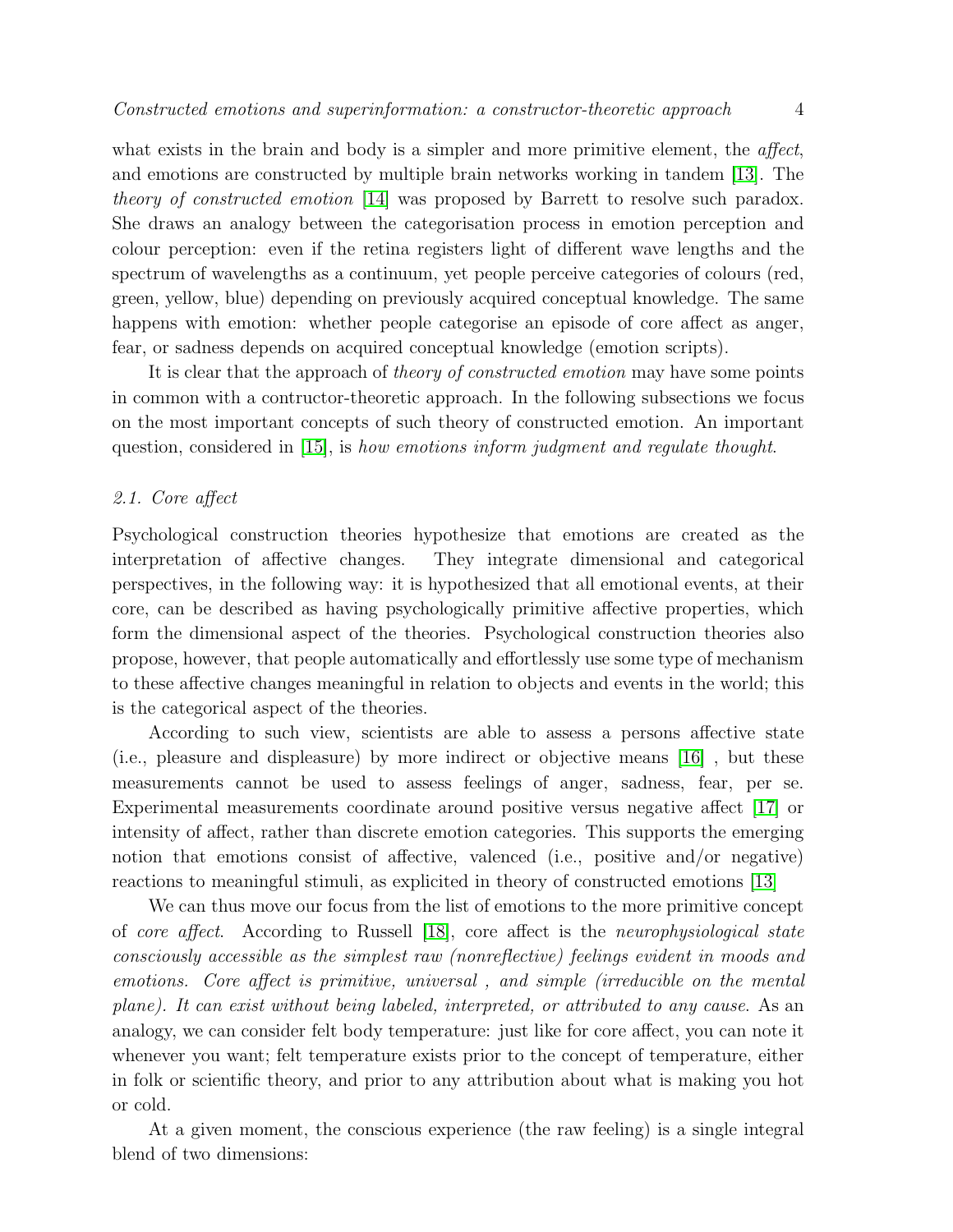- the *valence*, which summarizes, at the level of subjective experience, how well one is doing, ranging from a *positive state* (*pleasure*) to a *negative state* (*displeasure*);
- the arousal (activation) property, ranging from maximal activation (agitating) to deactivation (quiescent). At the level of subjective experience, it refers to a sense of mobilization or energy. A person senses being somewhere on a continuum ranging from, at the low end, sleep through drowsiness, relaxation, alertness, activation, hyperactivation, and finally, at the opposite end. frenetic excitement. Subjective feelings of activation arc not illusions, but a summary of one's physiological state. Still, the relation between the relatively simple subjective experience of activation and its actual complex neurophysiological substrate is poorly understood; we return to this topic shortly. Activation

The real bipolar structure of core affect has been challeged (see [\[19\]](#page-25-14) for a review). Even pleasant and unpleasant affect, which represent bipolar opposites, may show an empirical independence. We will see in section [\(5\)](#page-16-0) how construcotr theory is able to treat this fact, by using the concept of attributes and variables.

Core affect can be experienced in relation to no known stimulus, in a free-floating form, as seen in moods. However, core affect can be induced by a stimulus. The affective quality [\[18\]](#page-25-13) is the capacity of such stimulus to change core affect. Perception of affective quality is a perceptual process that estimates this property. It begins with a specific stimulus and remains tied to that stimulus.

Attribution of affect is the perception of causal links between events and allows room for individual and cultural differences. Attributions usually seem correct to the attributor, but research has demonstrated misattributions. Attributed affect is thus defined by three necessary and, when together, sufficient features: (a) a change in core affect, (b) an Object, and (c) attribution of the core affect to the Object.

#### 2.2. Measurements of emotions

Even if, from an intuitive perspective, it should be easy to determine whether someone is experiencing a particular emotion, scientific evidence suggests that measuring a persons emotional state is one of the most vexing problems in affective science [\[20\]](#page-25-15).

We can consider two main types of measurements of emotion.

• Physiological measurements (like EEG, neuroimaging electrodermal and other autonomic studies), which don't require that subjects conscously evidence their emotions. Actually, it seems that there not exist autonomic signatures for discrete emotions: instead, relevant studies often point to relationships among dimensions, particularly those of valence and arousal, and autonomic nervous system responses. For what concerns EEG, measurements appear to be sensitive to the dimensions of approach and avoidance, but in general neuroimaging methods need more effort to examine interrelated activity among multiple brain regions, since emotional states are complex and involve circuits.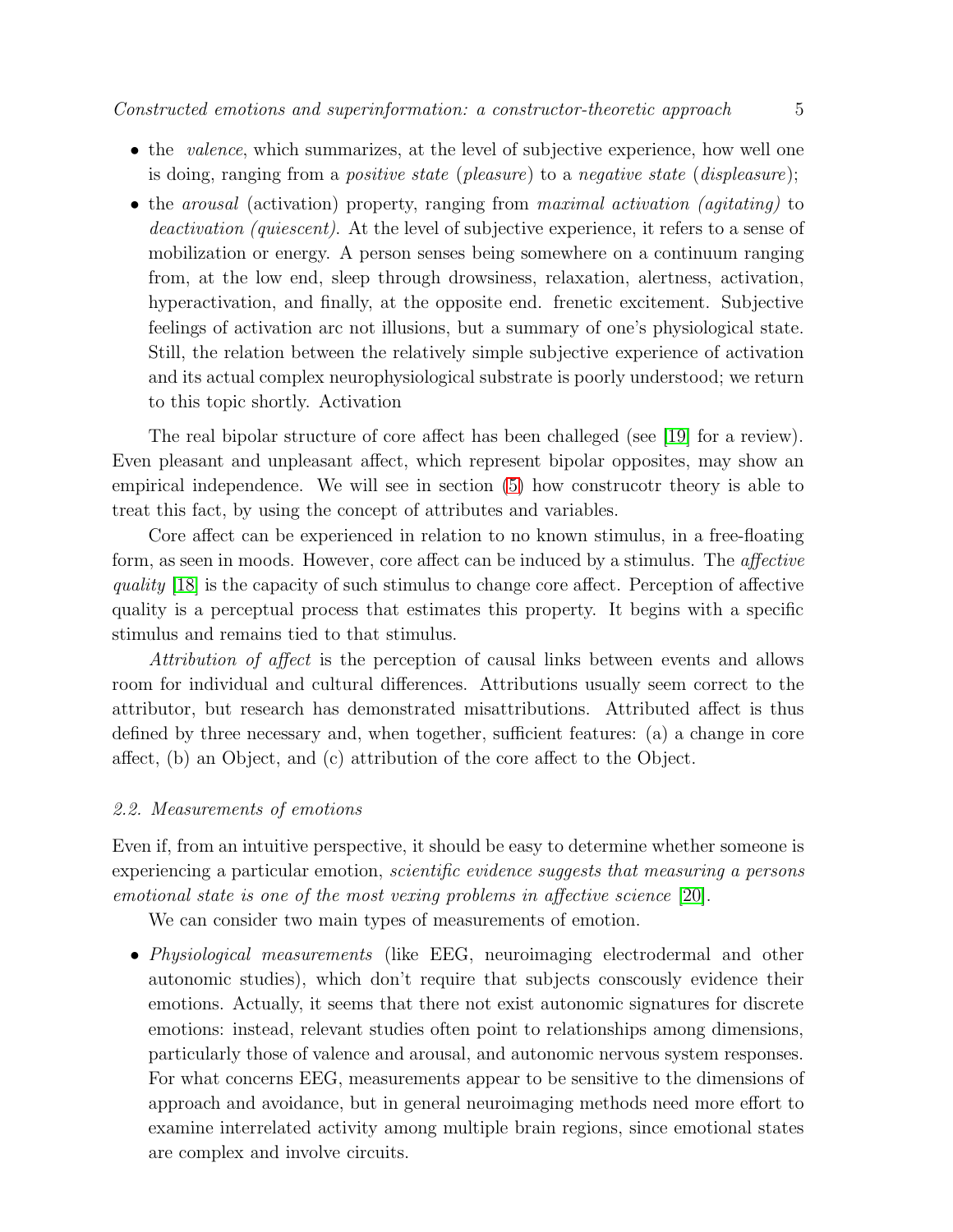As noted in [\[21\]](#page-25-16), variation is the norm for autonomic measurements taking during emotion. Although some writers have made a very persistent case for the existence of autonomic signatures, actual meta-analytic summaries do not support such claims. A meta-analysis [\[22\]](#page-25-17), for example, summarized findings from over 200 experiments measuring autonomic reactivity during instances of emotion categories and failed to find distinct autonomic fingerprints for any emotion category.

• Self-reports of emotion, where subjects have to rate (on a scale of points, eventually also identified by specific labels) their mood (or their satisfaction) after a specific preparation. These measurements are likely to be more valid to the extent that they relate to currently experienced emotions. Even in this case, though, there are concerns that not all individuals are aware of and/or capable of reporting on their momentary emotional states.

We can always describe self-reports measurements in terms of a judged value  $J(A)$ ranging from the minimum to the maximum value of a specific scale, where A is the affect. We can also rescale, if necessary, it in a different range. We can somehow consider such judgements in the same way as other judged values, such as the subjective likelihood of an event.

In theory of constructed emotion there is no objective way of determining when someone is, or is not, in a particular emotional state, and thus the measurement of emotion via self-report is a good technique [\[13\]](#page-25-8).

Self-reports, on their own, have limitations, of course, because they only capture some instances of emotion (those of which the respondent is aware); in this view, as is the classical view, people may not be conscious of the emotion they have constructed (although for an entirely different set of theoretical hypotheses). But when self-reports do not correlate with more objective measures, the self-reports are not necessarily assumed to be inaccurate. Moreover, because emotion concepts are integral to the construction of emotional experiences and perceptions, words and other symbols that prime emotion concepts (ie, that launch predictions and simulations) will influence what is experienced and felt. As a consequence, selfreports of emotional experience are influenced by the words that we give respondents to communicate their experiences or perceptions. It is possible to change a persons feeling merely by the type of measurement instrument you give them. And respondents will use the measure you give them to report what they want to tell you, which may not necessarily match what you are asking (eg, if a respondent feels excited, but you ask if he/she is happy, the respondent will use the item to tell you how excited he/she is).

# <span id="page-5-0"></span>2.3. Empirical effects - feeling biases

A feeling (or emotional) bias is a distortion in cognition and decision making due to emotional factors. Effects of emotional biases can be similar to those of a cognitive bias, it can somehow be considered as a subcategory of such biases. The specificity is that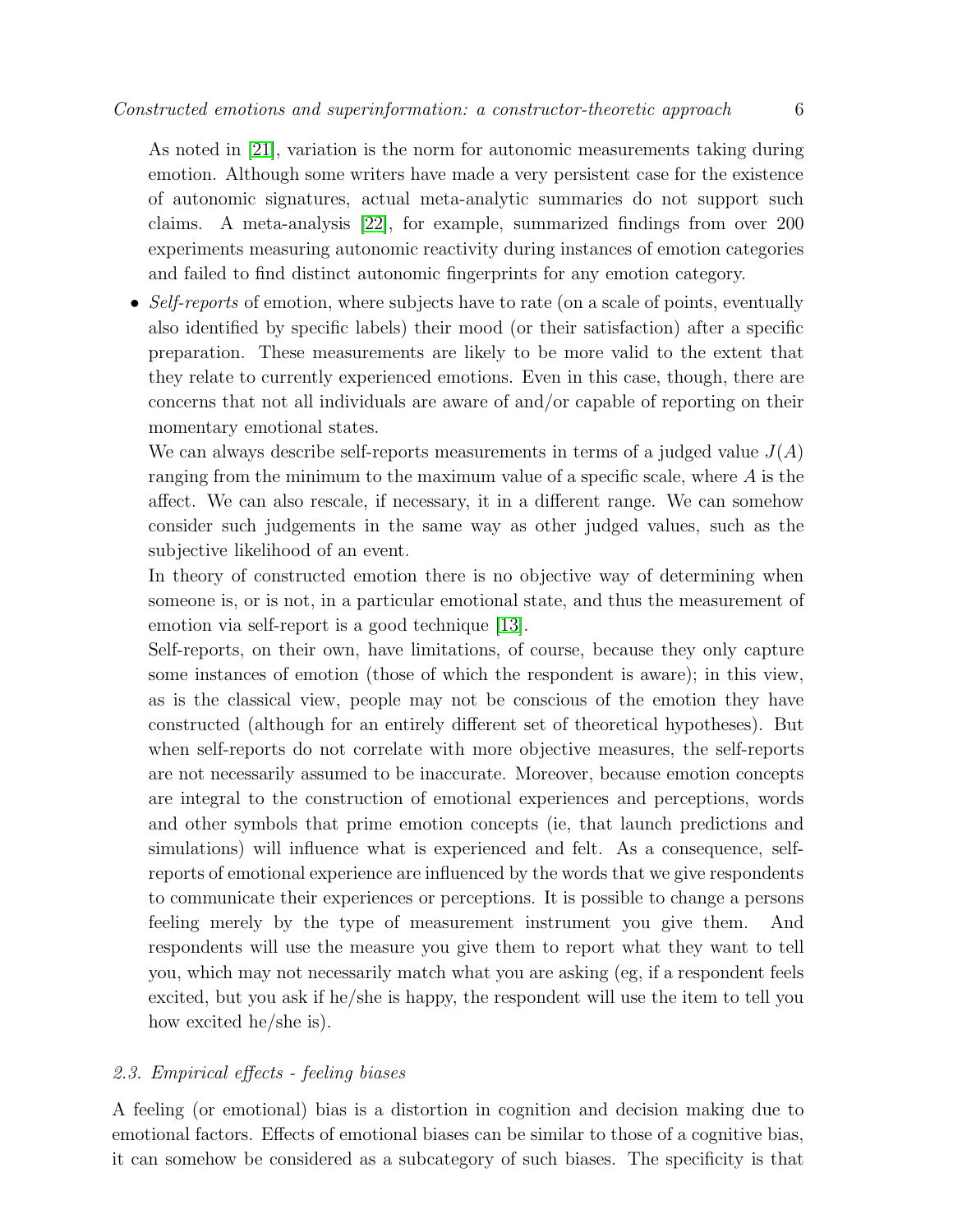in certain ways. As summarized in [\[23\]](#page-25-18), the first robust evidence is the following:

the cause lies in one's affects, which divert the attention of the person, more than in one's reasoning. Accoding to such feeling-as-bias-inducer paradigm, individuals feelings induce various forms of bias into the decision-making process that skew their decisions

E1: people's judgments about an event X don't reflect in a clear and unambiguous way information about it: they are also influenced by information from their own affective reactions.

In other words, any external event  $X$  is clearly independent from subject's emotions, but judgements about  $X$  are influenced by emotions. More specifically experimental manipulations of affect valence (by focusing on specific information or emotions, by designing social situations, or with music) influence in a mood congruent way subject's judgements, for example of undesirable events [\[24,](#page-25-19) [25\]](#page-25-20), of life satisfaction [\[26\]](#page-25-21) or of advertisements  $[27]$ . Such infuence is *independent of the similarity* between the object X and the element which elicits the emotion [\[24\]](#page-25-19). In studies about anxiety, the correlation with judgements seems to be restricted to objects that are self-relevant [\[28\]](#page-25-23): the anxiety-congruent judgements do not extend to events happening to others.

A second important evidence is relevant to the situations where such affective influence disappears:

E2: the affective influence of judgements is eliminated when subjects focus their attention to their current feelings

This experimental fact evidences that there are specific situations where subjects are able to manage separately information about emotions and about external events. For example, this happens when people attribute their current feelings to the correct causes [\[29\]](#page-25-24), if participants are explicitly aware of the source of their feelings [\[26\]](#page-25-21) or they are asked to base their evaluations on facts rather than feelings or to rate their anxiety [\[25\]](#page-25-20), or when the judged object has an unambiguous affective tone [\[27\]](#page-25-22).

For what concerns arousal, experimental manipulations, independently from valence, lead to more polarized judgements (in direction of the objects affective tone) [\[27\]](#page-25-22). However, in thisd article we will focus only on valence effects.

# 2.4. Affect infusion model

The Affect infusion model (AIM) is a theoretical model in the field of human psychology, developed by Forgas in the early 1990s [\[30\]](#page-26-0).

Let us consider a generic situat ion, where subjects have to perform a judgement about a set of  $N$  items: for example, they may have to judge how likely they will found items with a specific property  $X$ . They have to ckeck each of such  $N$  items and count which have this property. If  $N$  is big or there aren't strong motivations or resources,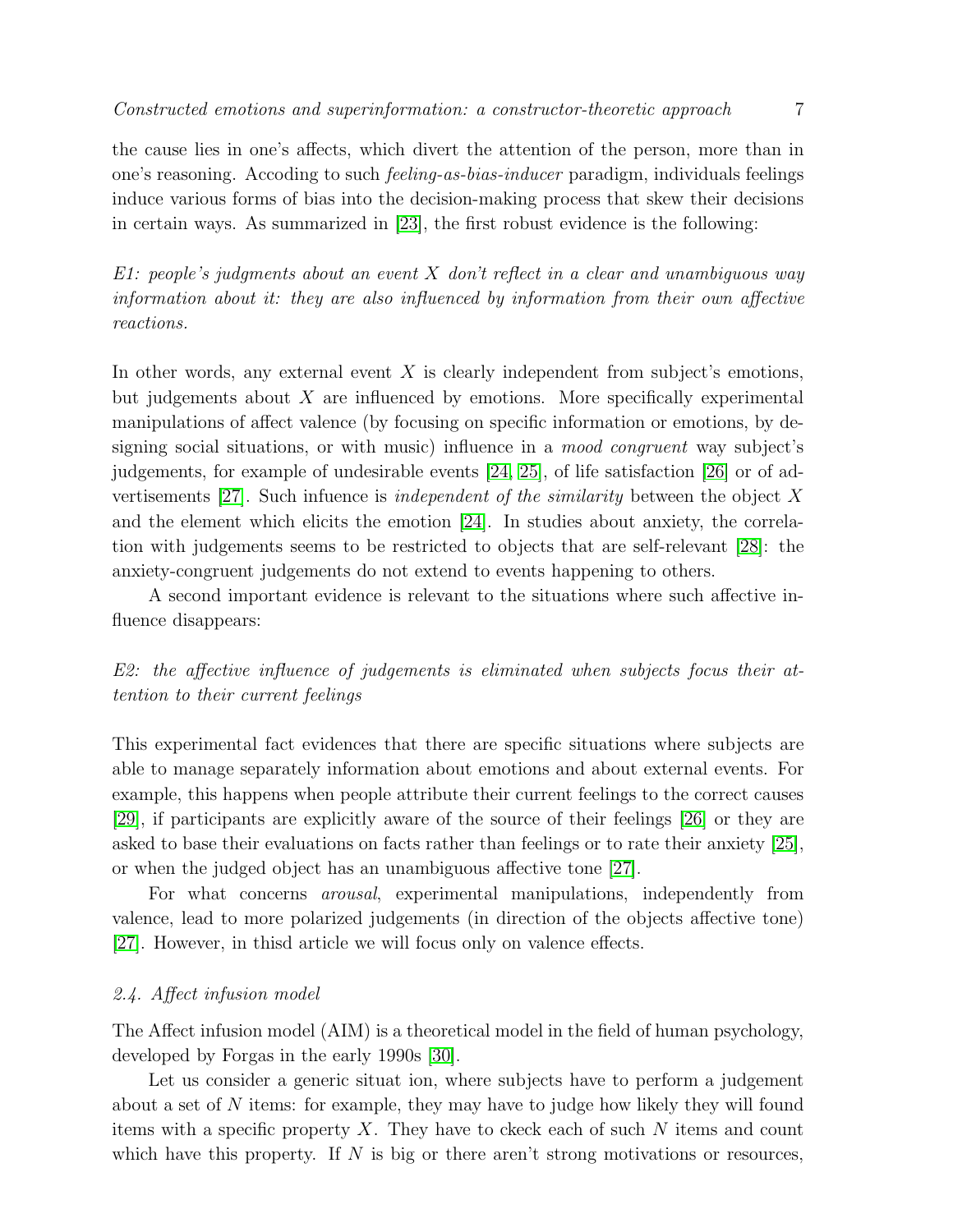subjects may search different strategies.

The AIM assumes that the nature and extent of mood effects on judgments largely depend on what kind of processing strategy is adopted by a judge. Such strategiies can be classified into:

- low affect infusion (direct access or motivated processing): they involve direct retrieval of a preexisting stored evaluation or highly selective, guided, and targeted information search;
- high affect infusion (heuristic or substantive processing): when judges have neither a prior evaluation nor a strong motivational goal to help to determine the outcome, they consider only some of the available information, using whatever shortcuts or simplifications are readily available to them.

#### 3. Constructor theory of information: basic definitions

Why constructor theory? By focusing on what physical transformations are possible versus which are impossible, constructor theory introduces very useful counterfactual statements into fundamental physics.

Actually, constructor theory is based on the following definitions:

- *substrate* (S): a physical system some of whose properties can be changed by a physical transformation;
- *constructor*: an agent causing the transformation of a substrate, whose defining characteristic is that it remains unchanged in its ability to cause the transformation again;
- state  $(\psi)$ : a possible configuration of properties of a substrate;
- attribute  $(x)$ : a set of all the states in which a specific property is true;
- variable  $(X)$ : a set of disjoint attributes of the same substrate: the specific subsidiary theory will determine how to group attributes into a variable;
- sharp state: when a substrate is in a state with attribute  $x \in X$ , we can say that such substrate is sharp in  $X$ ;
- task  $(\mathcal{T})$ : a specifications of physical transformations affecting substrates. Different types of transformations will be identified as specific tasks.

We recall the basic principle of constructor theory: all other laws of physics are expressible entirely in terms of statements about which physical transformations are possible and which are impossible, and why. Consequently, the element discriminating between two theories will be understanding which tasks are possible and which are not.

Clearly, a key element in constuctor theory is the task. A constructor is capable of performing a task  $\mathcal T$  if, whenever presented with substrates having an attribute in  $In(\mathcal{T})$ , it delivers them with one of the corresponding attributes from  $Out(\mathcal{T})$  (regardless of what it does if the substrate is in any other state). On the contrary, the task  $\mathcal T$  is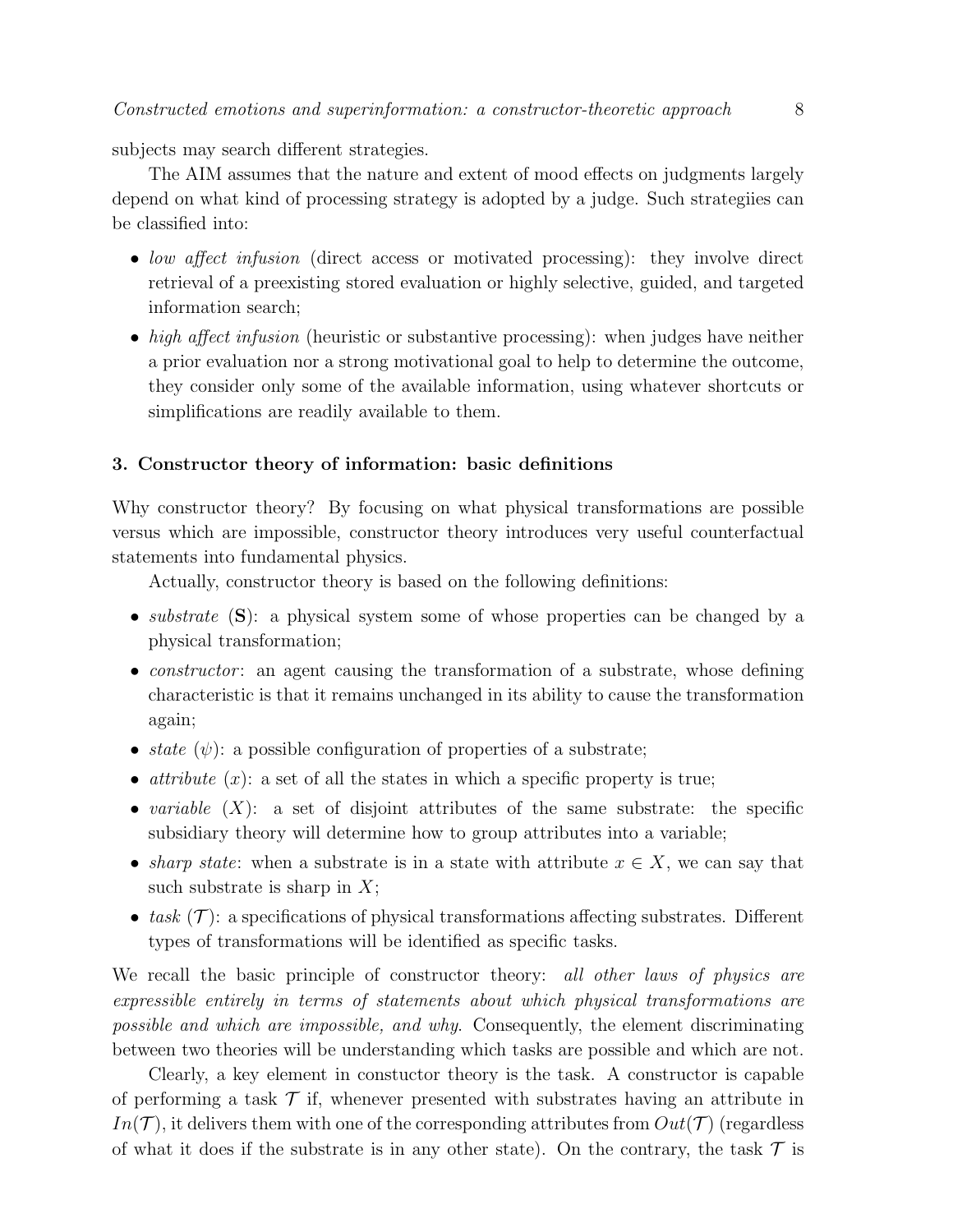impossible if there is a law of physics that forbids it being carried out with arbitrary accuracy and reliability by a constructor.

It is clear that the analysis of possible and impossible task is of fundamental importance in developing subsidiary theories. We can design different specific tasks, but some fundamental are common in all theories:

• permutation task: a task which is able to perform, with or without side-effects, a permutation over some set of at least two possible attributes of some substrate:

$$
C_{\Pi}(S) \cup_{x \in S} \{x \to \Pi(x)\};\tag{1}
$$

In case of a binary variable, the permutation task is equivalent to the NOT gate or swap, which changes 0 in 1 and 1 in 0.

• *cloning task*: a task which is able to take  $\{x\}$  and  $\{x_0\}$  in  $\mathbf{S} \oplus \mathbf{S}$ , where  $x_0$  is some fixed (independent of x) attribute with which it is possible to prepare  $S$  from generic, naturally occurring resources, and transform them in two sets  $\{x\}$ . In formula:

$$
R_S(x_0) = \cup_{x \in S} \{ (x, x_0) \to (x, x) \};\tag{2}
$$

• distinguishing task: a task which maps a variable into another clonable one:

$$
D(S) = \bigcup_{x \in S} \{x \to i_x\};\tag{3}
$$

Being able to distinguish between different attributes is important. Moreover, it allows to introduce the *bar*-operation  $\bar{x} = \bigcup_{a:a\perp x} a$  which is the union of all the attributes distinghuishable from x. Another definition based on the notion of distinguisghability is the attribute  $u_X = \bigcup_{x \in X} x$ . Following the example of the Ellsberg paradox [\[31\]](#page-26-1), let us consider an urn containing 30 black balls and 30 yellow balls:  $u<sub>X</sub>$  describes the state when we extract a ball from the urn, since it is the union of each specific possible extractions. Moreover,  $\bar{\bar{u}}_X$  represents the generalization in constructor theory of the notion of subspace. Following the same example, we now don't how many black or how many yellow balls there are, but the total number of black balls plus the total number of yellow equals 60. In this case,  $\bar{\bar{u}}_X$  represents not only all the possible configurations of yellow and black balls, but also, when admitted in the model, other emotional states, consistently with the concept of knittian uncertainty (see for example [\[32\]](#page-26-2)) .

• measuring task: this task describes in constructor-theoretic terms the measurement operation.

<span id="page-8-0"></span>
$$
M_S(x_0) = \bigcup_{x \in X} \{ (x, x_0) \to (y_x, 'x') \};\tag{4}
$$

When X is sharp, the output substrate ends up with an information attribute  $x$ of an output variable, which represents the abstract outcome it was  $x$ . On the contrary, if the initial state is non-sharp, the result of the measurement can be one of the possible values of X.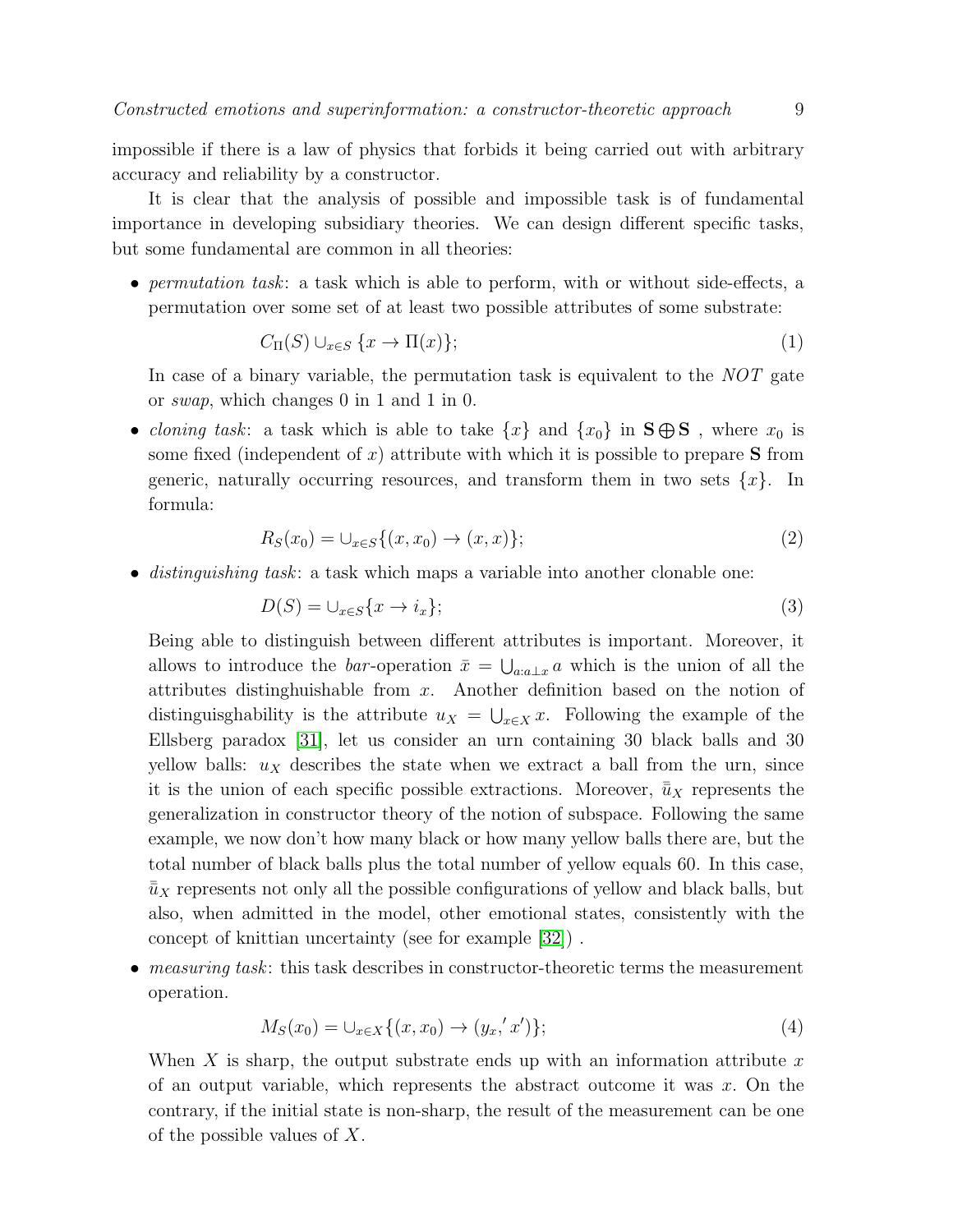• preparation task: given a substrate **S** with a binary variable  $X$  with attributes  $x_0, x_1$ , the preparation or fixed task is

$$
\mathcal{T}_x = \bigcup_{\psi \in S} \{ (x_0, \psi) \to (\theta_x, x) \} \tag{5}
$$

whose meaning is simple: the initial state  $\psi$  changes into x, while  $x_0$  is a generic, receptive attribute in another substrate which interacts with the other becoming  $\theta_x$  (after the preparation, such substrate can be discarded).

• *identity task*: it leaves unchanged any state and each attribute  $x \in X$  for every variable X of the same substrate. It can be applied both on superinformation and on classic information media.

Tasks may be composed into networks to form other tasks, as follows. The parallel composition  $\mathcal{A} \otimes \mathcal{B}$  of two tasks  $\mathcal{A}$  and  $\mathcal{B}$  is the task whose net effect on a composite system is that of performing A on M and B on N. When  $Out(A) = In(B)$ , the serial composition  $\mathcal{B}A$  is the task whose net effect is that of performing A and then  $\mathcal B$  on the same substrate. A regular network of tasks is a network without loops whose nodes are tasks and whose lines are their substrates, where the legitimate input states at the end of each line are the legitimate output states at its beginning. Loops are excluded, because a substrate on a loop is a constructor.

In constructor theory we can identify specific situations based on the allowed tasks. This helps us to quickly specify the actual situation.

- computation variable: a set of two or more attributes for which a reversible computation is possible;
- *computation medium*: a substrate with at least one computation variable;
- *information variable*: a clonable computation variable;
- *information medium*: a substrate that has at least one information variable;
- *information observable:* an information variable X for which, whenever a measurer of X delivers a sharp output x, the input substrate really has the attribute x. Observables have the property that  $\bar{\bar{x}} = x$ .
- *superinformation*: an information medium with at least two information observables that contain only mutually disjoint attributes and whose union is not an information observable.

# <span id="page-9-0"></span>3.1. Non-sharp states

Clearly working only on sharp states is not very useful. A strategy for studying non-sharp states, described in [\[33\]](#page-26-3), is to consider multiple instances of the observable  $X$  of a substrate S. In fact, since an observable is also an information variable, we can consider multiple instances of it. Thus we can define a *counting task*  $\overrightarrow{D}(N)_x$  which outputs the fraction of instances of S on which X is sharp with value x. If  $N \to \infty$ , the attributes output of  $\overrightarrow{D}(N)_x$  define the X-indistinguishabilitiy class (the set of all attributes with the same  $X$ -partition of unity): any two attributes within that class cannot be distinguished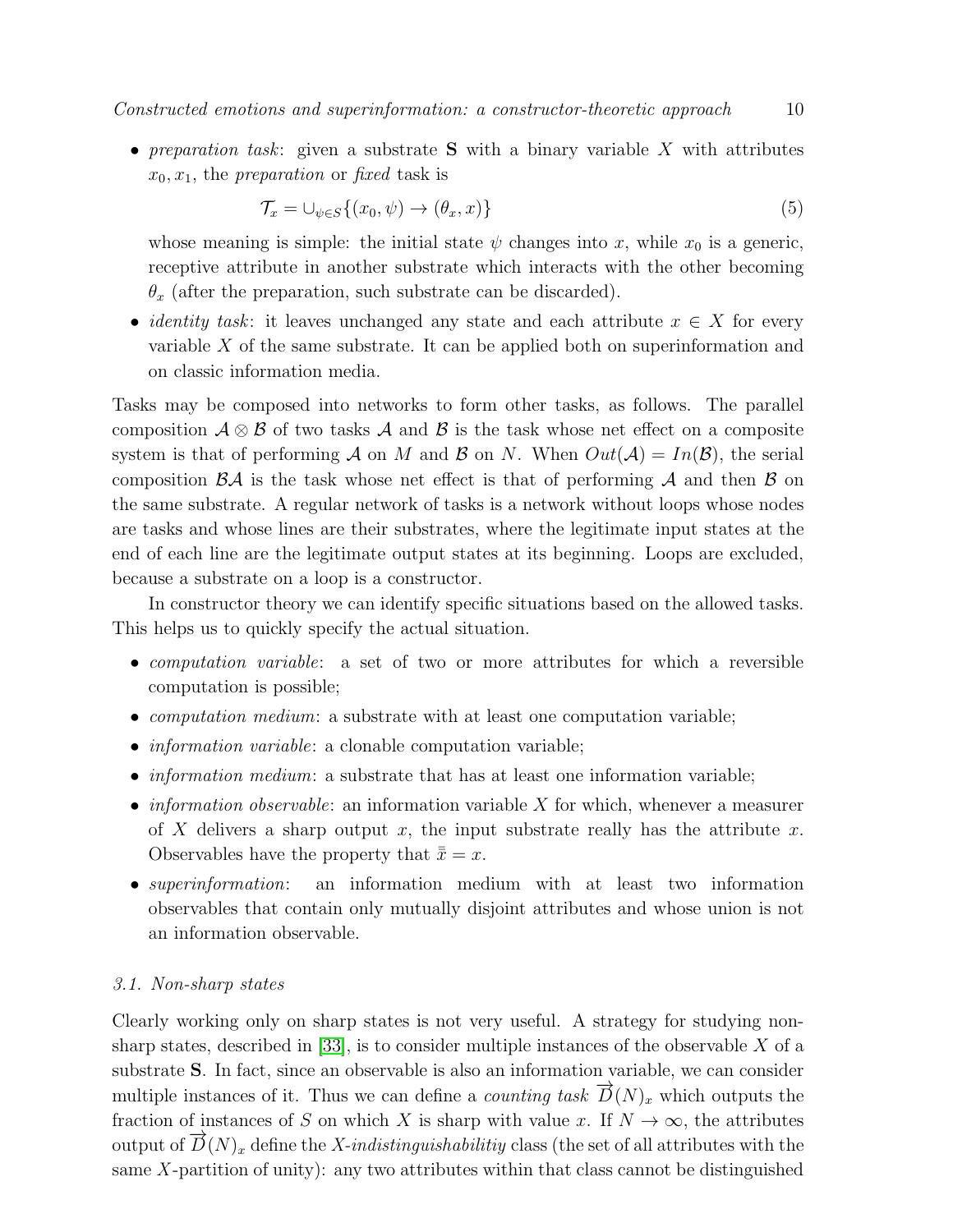by measuring only the observable  $X$  on each individual substrate, even in the limit of an infinite ensemble.

If all the measurements give us the same value x, we have a  $X$ -indistinguishability *equivalence class* denoting the sharp state x. On the contrary, if, given a state z, different measures of the observable X lead to different values, we have a non-sharp state and a particular X-indistinguishability class. We call  $z$  a generalized mixture of X when it is indistinguishable for any  $x \in X$  and  $\{\bar{u}_X, u_X\}$  is sharp in z.

These indistinguishability classes allow us to define the concept of X-partition of unity as  $[f_x]_{x \in X}$ , with  $f_x \in [0,1]$  and  $\sum_x f_x = 1$  for any state of the substrate, even for generalized mixtures. The real numbers  $f_x$  are not probabilities at ther moment, they only form an array of real numbers whose sum is 1, thus defining labels of equivalence classes.

#### 3.2. Superinformation

We recall from [\[33\]](#page-26-3) the definition of *superinformation: an information medium with* at least two information observables that contain only mutually disjoint attributes and whose union is not an information observable.

Superinformation shows some important properties, as described in [\[33\]](#page-26-3): 1) not all information attributes of a superinformation medium are distinguishable; 2) it is impossible to measure whether the observable  $X$  or  $Y$  is sharp, even given that one of them is; 3) superinformation cannot be cloned; 4) pairs of observables are not simultaneously preparable or measurable; 5) superinformation media evolve deterministically yet unpredictably; 6) measuring one observable causes an irreducible perturbation of another; 7) for any arbitrary subsidiary theory that conforms to constructor theory, consecutive non-perturbing measurements of an observable, even if it is not sharp, yield the same outcomes.

Clearly, it is very important to identify situations where the substrate supports superinformation or information. In quantum physics, the union of two sets of orthogonal states of a qubit instantiates superinformation. In [\[3\]](#page-24-2) it is shown an example, taken from a famous cognitive bias, the conjunction fallacy, where human substrates managing data instantiate superinformation. We can see that models using superinformation generally share the same puzzling features.

We now prove a simple general property of information and superinformation: given two observaryables  $X$  and  $Y$  of an information medium, we have the following property of the relevant to the partitions of unity:

$$
\forall x \in X, y \in Y : f_{x,y} \le f_x, f_{x,y} \le f_y \tag{6}
$$

This can be demonstrated by noting that for an information medium we can measure simultaneously both  $X$  and  $Y$ , for any copy of the original substrate. Thus if we count the number of copies where specific values x and Y are observed, such number is always lower or equal than the number of copies for only a single attribute x or y. Cleary, when condition [8](#page-14-0) is violated, we have a superinformation medium.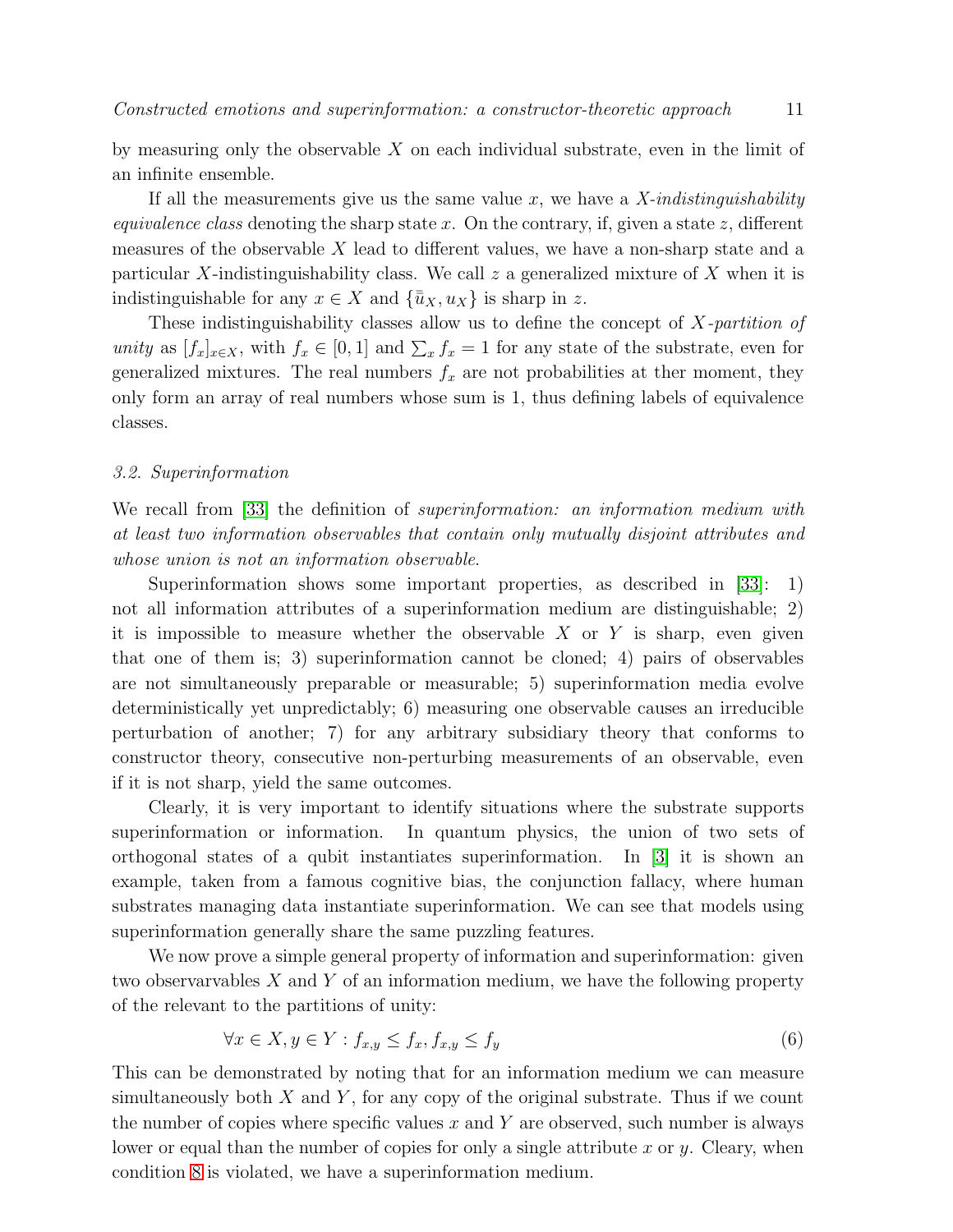# <span id="page-11-1"></span>3.3. Conditional task

A *conditional task* for two substrates  $S_1$  and  $S_2$  acts for example on a variable  $X^{(2)}$ of the second substrate conditionally on specific values of a variable  $X^{(1)}$  in the first substrate:

$$
\mathcal{CT} = \{ (0, \mathcal{I}(X^{(2)}), (1, \mathcal{T}(X^{(2)}))) \} \tag{7}
$$

where  $\mathcal I$  is the identity task for the second substrate, while  $\mathcal T$  is a generic task for the same substrate. The simplest example is the  $\mathcal{CNOT}$  task for binary variables, where  $\mathcal T$ is a swap task.

We now consider conditional tasks for classical information and superinformation media.

- In classic information case, the conditioning task for two events  $X^{(1)}, X^{(2)}$  in two different substrates is a task which acts on the second substrate only if the attribute of  $X^{(1)}$  has a specific value, for example  $x_1^{(1)}$  $\frac{(1)}{1}$ .
- In superinformation case, we have in each substrate two complementary observables  $X^{(1)}, Y^{(1)}$  and  $X^{(2)}, Y^{(2)}$ . The conditioning task could be driven in the first substrate from  $X^{(1)}$  or  $Y^{(1)}$  and similarly in ther conditioned substrate. In the following, we consider different conditioning situations: *direct conditioning*, where  $X^{(1)}$  conditions  $X^{(2)}$  (or similarly  $Y^{(1)}$  conditions  $Y^{(2)}$ ), and *indirect conditioning*, with observables  $X^{(i)}Y^{(j)}$  involved (with  $i \neq j$ ). These kind of conditioning are very important in constructor theory of emotions, since observables  $X$  and  $Y$  will represent the knowledge of an external event and the core affect valence respectively.

# <span id="page-11-0"></span>4. Constructor theory of cognition

We now briefly recall the main points of constructor theory of cognition, as originally intrdouced in [\[3\]](#page-24-2).

- The first hypothesis is that *every human thought or emotion is represented by* neurophysiological states, which are specific physical configurations in the brain. The substrate is the part of human brain where such thoughts are encoded and managed. It is not importsant in this context if such portion of brain is localized or widespread in the brain and we don't reduce cognitive processes simply to the firing of neurons in the human brain. We simply state that thinking or knowing something corresponds to different neurophisiological states.
- The *attribute* is a neurophysiological state with a specific property (in cognitive terms): for example, knowing something, being happy, thinking to something. This very general approach of constructor theory helps us to carefully evidence additive hypotheses of the model.
- The *variable* is a group of attributes designed in a convenient way to manage the knowledge of facts. For example, we identify as  $X$  the binary variable describing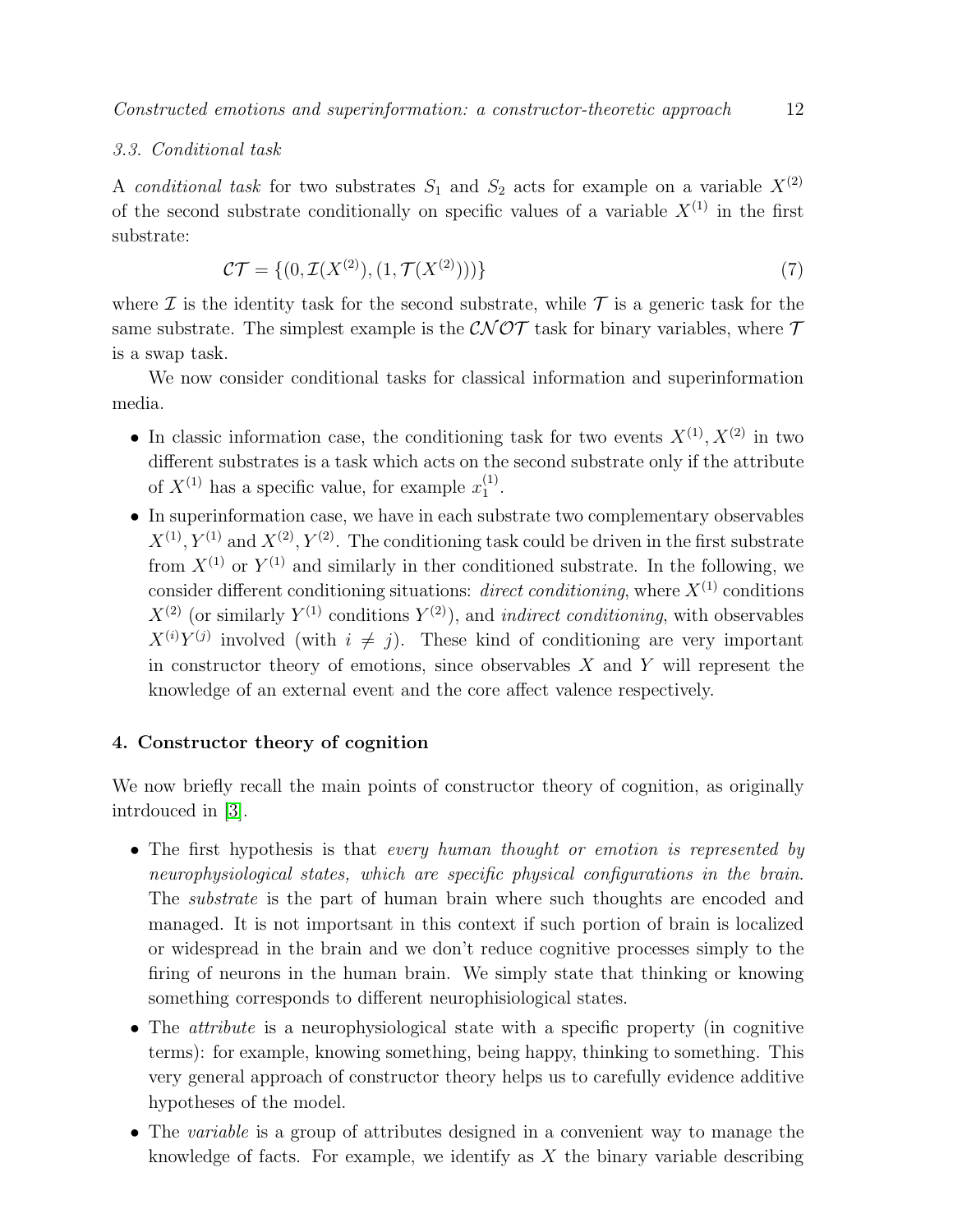the knowledge that an event  $X$  is true or false. The structure of a variable may depend on the context: for example, different colors can be consdered as attributes of the variable color. However, it is known that in different cultures colors are categorized in different ways. We will see that variables are important salso in the study of emotions: in some cases, attributes relevant to the affect valence can be grouped to form a variable, while in other cases they don't form a vartiable. Generally speaking, it is not convenient to group in the same variable attributes

which are difficult to manage together. In the following, we will add definitions which will help in this perspective.

- Any human change of thought or feeling can be made in correspondence with tasks of constructor theory. In fact, tasks are transformations of substrates.
- Every subject is a constructor for his cognitive tasks.

The *basic principle* of constructor theory, reframed in cognitive context, states that all the laws of cognitive science are expressible entirely in terms of statements about which physical transformations are possible and which are impossible, and why. Clearly, the constructor theory helps us to distinguish between different situations where some tasks are possible or not.

The second principle [\[33\]](#page-26-3) states in constructor-theoretic form Einsteins principle of locality: there exists a mode of description such that the state of the combined system of any two substrates  $S_1$  and  $S_2$  is the pair  $(x, y)$  of the states x of  $S_1$  and y of  $S_2$ , and any construction undergone by  $S_1$  and not  $S_2$  can change only x and not y. This means in cognitive terms that different subsystems in the same brain or in different subject's brains can be changed without influencing reciprocally.

We now recall a third principle which has been conjectured in constructor theory of information, the interoperability principle, which states that the combination of two substrates with information variables  $X_1$  and  $X_2$  is a substrate with information variable  $X_1 \times X_2$ . In cognitive terms, this means that subjects can organize the brain subsystems, working with these combinations. For example, the state  $\psi$  of a subject can be the collection of different attributes of many variables  $\psi = (x_1, x_2, \dots)$  which describes the fact that in the same time the subject is able to take into account different elements of knowledge, affect...

We now review the previously defined tasks in cognition context.

- permutation task  $C_{\Pi}(S)$ : it describes the human capability to change the focus on different concepts in a given set. For example, thinging to color red, then blue and then again red. A substrate for which permutation is possible on at least one variable is a computation medium;
- *cloning task*  $R_S(x_0)$ : it allows to replicate one neurophysiological state of a portion of brain on other portions. It is clearly of fundamental importance in the rational reasoning, where subjects can rethink to something and cosider it from a different point of view. When a variable is clonable, we have an *information medium*. On the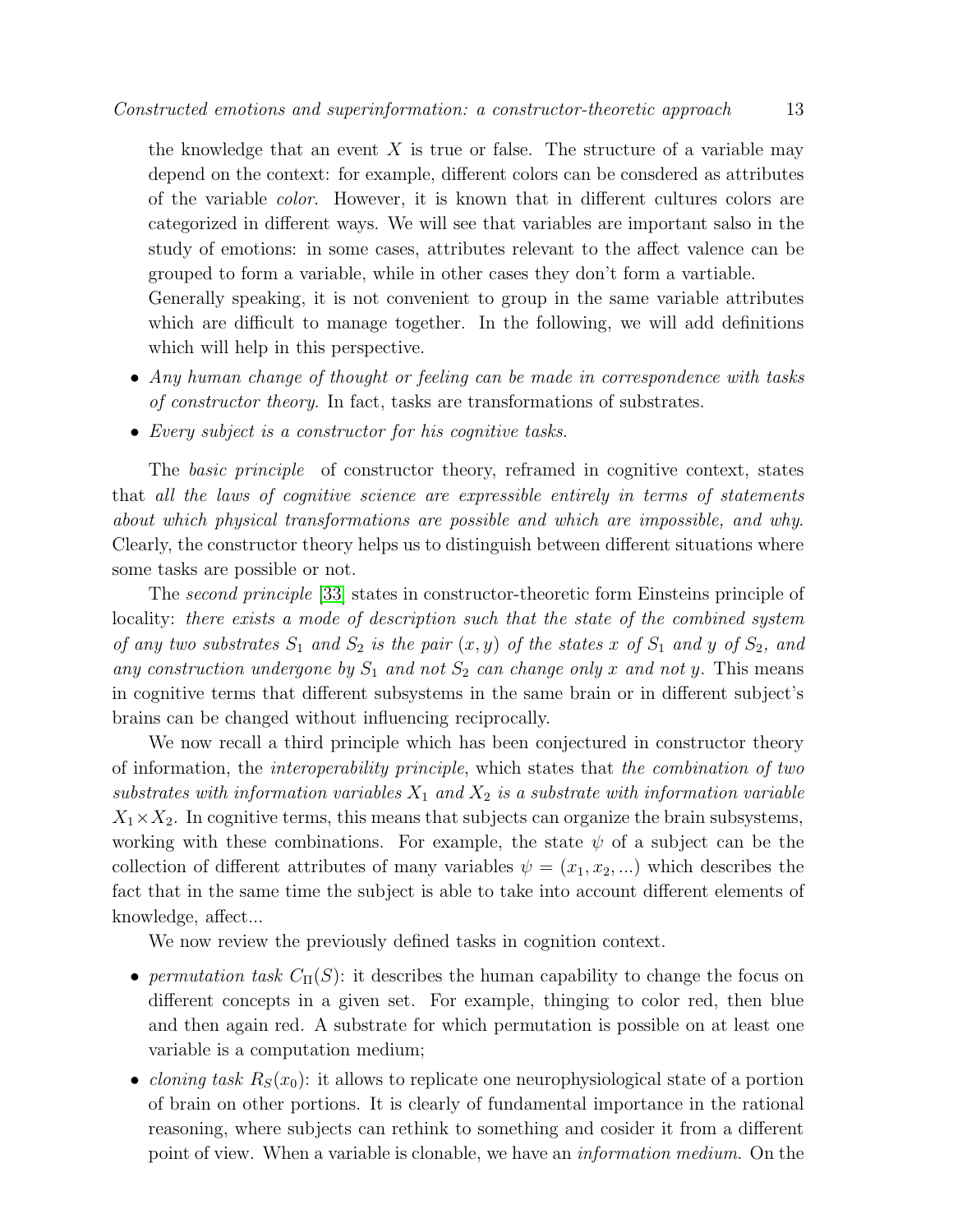contrary, when a variable is not clonable, the subject can't replicate such variable, which is fleeting:

- distinguishing task  $D(S)$ : when possible, it remaps the knowledge of something in another frame which allows cloning. Distinguising it is at the basis of metaphores and conceptual mapping. For example, when we have a binary variable, we often describe it in terms of  $\frac{\partial n}{\partial s}$ ,  $\frac{\partial k}{\partial s}$  or 0, 1, clearly using variables from other contexts. In these cases, we reframe the binary variable in terms of other simple well-known categories. Viceversa, a variable is not distinguishable when the subject cannot manipulate it in a replicable way. It is well known in psychology that being able to reframe requires statring with a sufficiently simple set of attributes;
- measuring task  $M_S(x_0)$ : it is the process of reading information from one substrate and encoding it into another. The definition (formula [4\)](#page-8-0) is based on its action over the set of attributes  $\{x\}$  of variable X: the measurement of such states results in encoding in the second substrate the response 'it was  $x$ '. For such a reason, these states are also called sharp in X and they represent situations of clear knoweledge about X. We say that a variable X is *measurable* when the measuring task  $M_S(x_0)$ of formula [\(4\)](#page-8-0) exists: when the subject knows that  $x$  is true, he is able to answer coherently.

When a subject is *uncertain* about an event, we have a *non-sharp state* for the variable corresponding to such event: in this case, repeated measurements of the variable lead to different possible results, which means that many copies are sampled to measure the actual value of the variable.

There are concepts that are by definition difficult to be measured univocally, while there are variables such that whenever the measurement delivers a sharp output the input substrate really has that attribute: in this case we have an observable.

# 4.1. Judgements and bounded/full rationality regime

The concept of X-indistinguishability class defined in constructor theory is useful in the corresponding cognition theory because it offers a simple tool to manage non-sharp states. We recall that in cognitive context such non-sharp states represent situations where a subject is uncertain about a specific event. Thus the set of non-sharp states in the same  $X$ -indistinguishability class define the cognitive states of uncertainty about X. Moreover, it is also interesting to consider how such class is build: a cloning task is performed on the original state, and a measurement is made on each copy: in cognitive context, this can be interpreted as a sampling over copies of the same state. In other words, we can imagine that the mental representation of an uncertain event is replicated many times and tested. Judgement  $J(x)$  about an uncertain event x is performed by repeated measurements over a large number of copies of the original state, and by finally counting the number of copies where the event results to be true. In other words, judged likelihoods are, under precise hypotheses, equivalent to the X-partitions of unity  $f_x$  defined in section [\(3.1\)](#page-9-0).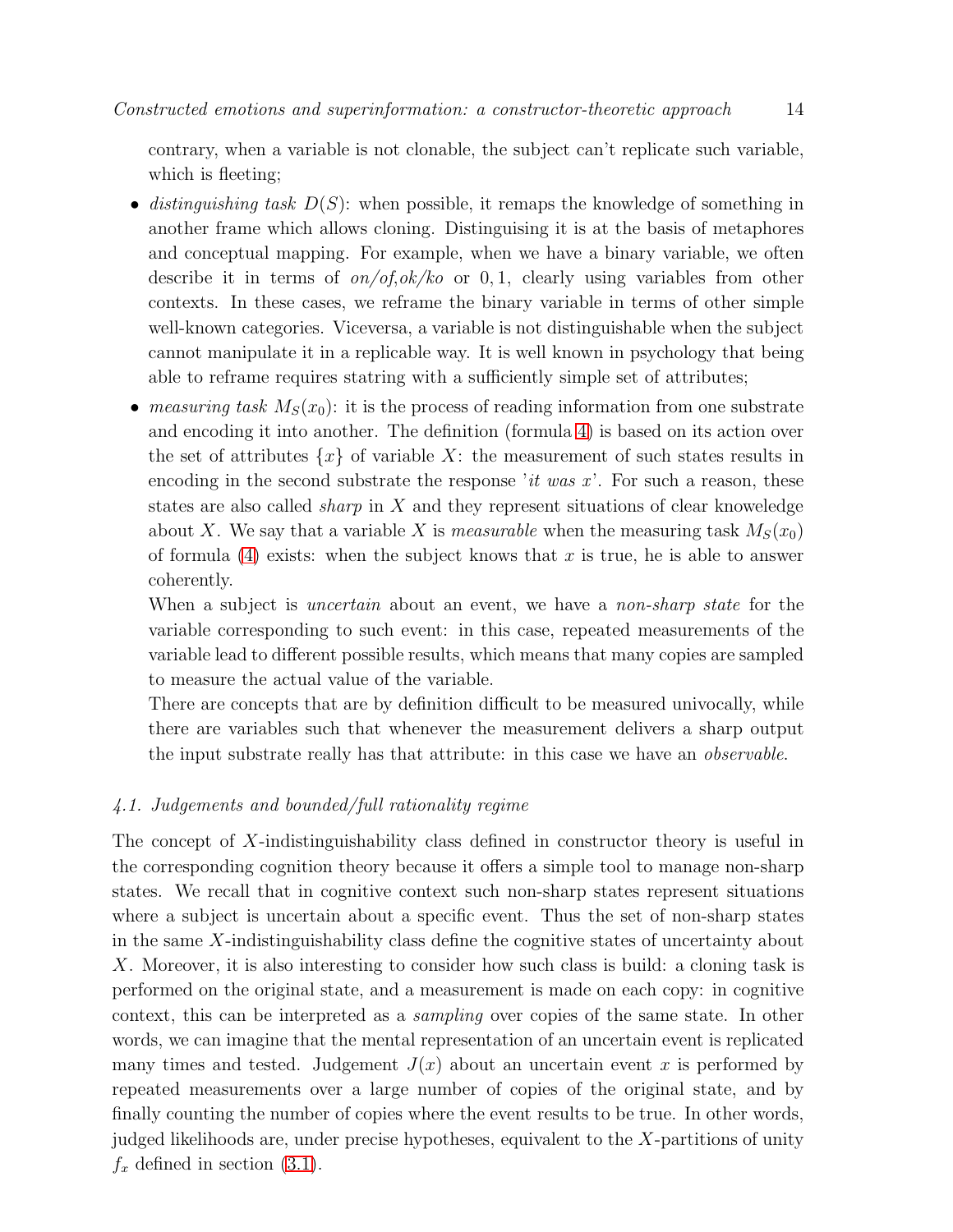As evidenced in constructor theory, judged likelihoods  $J(x)$ , just as the values of the X-partition  $f_x$ , aren't in general probabilities, but only labels of equivalence classes. Additional conditions for them to inform decisions in the way that probabilities are assumed to do in stochastic theories are given via the decision-theory argument [\[33\]](#page-26-3) and will be recalled later in this article.

In this section, we simply remark the main point of [\[3\]](#page-24-2): constructor theory, when applied to cognition, helps us to distinguish between a regime of (full) rational reasoning and a bounded rationality regime. In the first case, each observable and combination of observables is an information medium, and we can perform cloning task on each observable, allowing for rational judgements on any uncertain element. In bounded rationality regime, there are couples of observables whose union is not an information observable: in this case, we can say that specific physical subsystems of the brain (that substrate) is a superimfornation medium. In this regime, we can't judge correctly any observable.

## <span id="page-14-1"></span>4.2. Superinformation effects in cognition

In [\[3\]](#page-24-2) it is shown an example, taken from a famous cognitive bias, the conjunction fallacy, where human substrates managing data instantiate superinformation. We can see that models using superinformation generally share the same puzzling features. We now evidence the most important consequences of managing superinformation in cognition. This will be useful in the next section, when applied to emotions, to prove that emotions require spuerinformation.

We provre now the following *conjunction property:* let us consider two information observables X and Y that contain only mutually disjoint attributes and whose union  $X \cup Y$  is an information observable. Then, if subjects are able to perform a counting task (and thus produce judgements), we have:

<span id="page-14-0"></span>
$$
\forall x \in X, y \in Y : J(x, y) \le J(x), J(x, y) \le J_y \tag{8}
$$

This propoerty can be easily explained: let be  $\{x_i\}$  and  $\{y_j\}$  the attributes of observables X and Y: then we can perform a cloning task, whose action for any attribute  $x_i, y_j$  is:

$$
\{(x_{i,j}, x_0, y_0) \to (x_i, y_j, x_i, y_j)\};\tag{9}
$$

This means that subjects can manage both observables by manipulating new copies to perform measurements and rational judgements: thus we can measure simultaneously both  $X$  and  $Y$ , for any copy of the original substrate. If we count the number of copies where specific values x and y are observed, such number is always lower or equal than the number of copies for only a single attribute x or y. Cleary, when condition  $(8)$  is violated and X and Y are observables, we have a superinformation medium (supposing that subjects are able to perform counting task).

We recall now some important properties of superinformation medium and an interesting prediction. First of all, pairs of observables  $X$  and  $Y$  are not simultaneously preparable or measurable: this means that subjects can't know in the same time such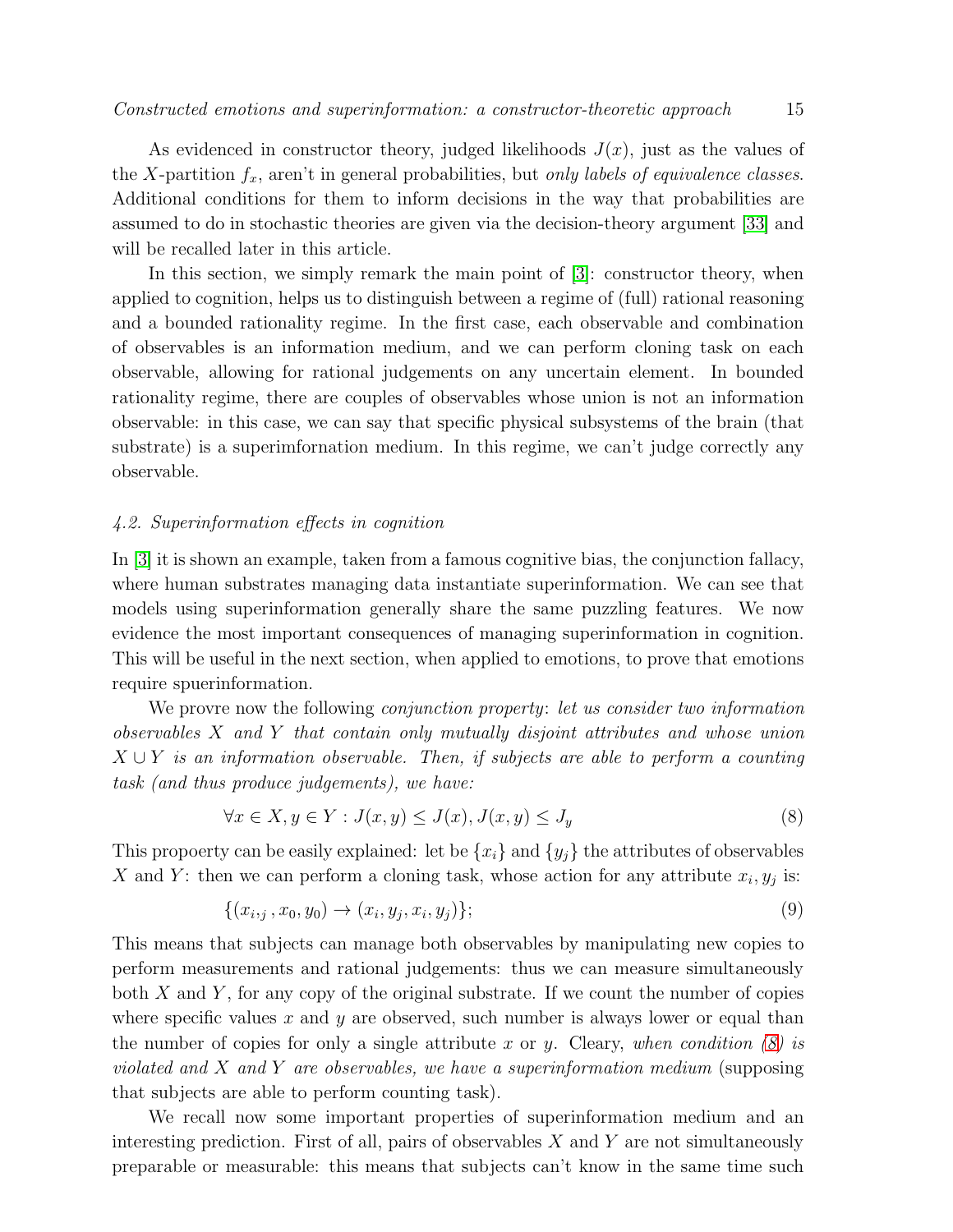elements. Secondly, not all information attributes of a superinformation medium are distinguishable: this means that subjects, when managing two complementary variables X and Y, can't distinguish them: they are preceived as confused. This fact leads to an important prediction at neurophysiological level: we expect that neuroimaging techniques can't distinguish different variables when managed in a superinformation medium. On the contrary, the same variables, in a context of classical information medium (thus a rational reasoning), will be distinguishable with the same neuroimagin techniques.

#### 4.3. Categorization

Categorization is an activity that consists of putting things (objects, ideas, people) into categories (classes, types, index) based on their similarities or common criteria. It allows humans to organize things, objects, and ideas that exist around them and simplify their understanding of the world.

The catgorization task, given a specific category, can be described in the constructor theory as a modified measurement task  $Cat_c(x, x_0) = \bigcup_{x \in X} \{(x, x_0) \to (y_x, \chi_c(x))\},\$ where  $\chi_c(x)$  is a boolean function which is true only when attribute x is true for the category item c. For example, variable  $X$  may identify a feature, and only some specific values of this feature may be true for category c. When the state  $s$  is non-sharp, the categorization task can't give a unique answer: the concept of X-indistinguishability classes can be applied to  $\chi(X)$ , leading to the concept of category judgement  $J_c(s)$ .

Cleary, the structure (according to the constructor theory) of the variable  $X$  on which the categorization process is applied is of fundamental importance. If  $X$  is an observable, then  $J_c(s)$  can be interpreted as a classic similarity judgement. However, if we consider a collection of variables  $X \cup Y$  forming a superinformation medium, then the process of counting the copies for which  $f_c$  is true is problematic, leading to situations similar to the conjunction fallacy (for example, the well known pet-fish problem, or guppy effect [\[34\]](#page-26-4)).

#### 4.4. Substrate addition and control of coherence

As already evidenced, we can have, in the same time, different thoughts: for example we can think to our work and simulaneously keep in mind something other. Thus the state  $\psi$  of a subject can be the collection of different attributes of many variables  $\psi = (x_1, x_2, ...)$  which represent different elements of knowledge, affect...

As pointed out in [\[5\]](#page-25-0), when a subject answers to a question, the measurement process encodes in a second substrate the answer, coherently with the constructortheoretic definition of measurement. This contrasts with earlier quantum-like cognition theories, where the subject's answer simply leads to a collapse of the original state.

From a psychological point of view, a subject may know a specific situation, think differently and even answer to a question about it in a completely different way. This means that variable X relevant to the knowledge of an event may be accompanied by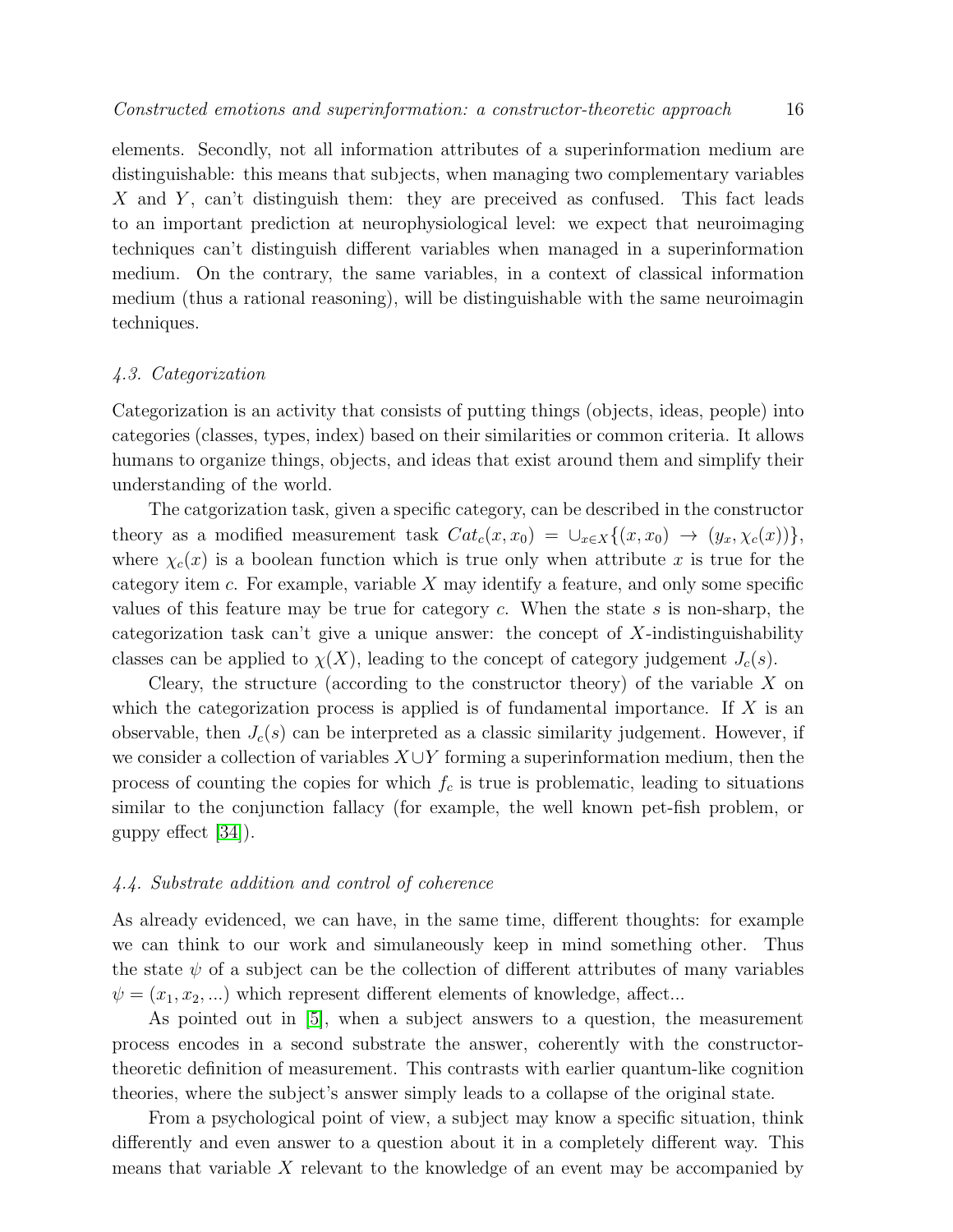another variable  $X'$  (what the subject hopes), and a third one  $X''$  (what the subject says).

Thus the cognitive system becomes larger, and needs of some internal mechasnism of coherence. In fact, after the answer has been encoded in a specific substrate, the subject may receive update information or continue thinking and modify the original state, originating the cognitive dissonance [\[35\]](#page-26-5). The presence of internal coherence mechanism is hypothesized also in emotion studies [\[29\]](#page-25-24), in the form of homeostatic cognitive strategies in affect regulation.

# <span id="page-16-0"></span>5. Emotions in constructor theory of cognition

We first assume the same definitions and hypotheses already taken is section [\(4\)](#page-11-0): in particular, every cognitive or affective state is constructed by a constructor (the subject) on a specific substrate. It is easy to recognize that such constructor theoretic assumption is highly compatible with the approach of theory of constructed emotions [\[13,](#page-25-8) [18\]](#page-25-13). Recalling Russel's definition [\[18\]](#page-25-13), core affect is the neurophysiological state consciously accessible as the simplest raw (nonreflective) feelings evident in moods and emotions. Core affect is primitive, universal , and simple (irreducible on the mental plane.. At a given moment, the conscious experience (the raw feeling) is a single integral blend of two dimensions: the valence, ranging from pleasure to displeasure, and the activation.

As evidenced in theory of constructed emotions, affective feelings are experiential representations of value: an emotion is an affective state that represents appraisals of something as good or bad: Russell calls it valence, which may assume values from displeasure to pleasure, with different granularity.

We remember that in constructor theory an *attribute* is simply a state denoting a particular configuration of the substrate. Thus we can denote as  $'a'$  an attribute describing the neurophysiological state where the subject has a specific affect valence: for example a can be pleasant state. Grouping attributes leads to the concept of variable. However, there may be different kinds of groups of attributes, some of them with a menaning, other without a meaning. As evidenced in section [\(2\)](#page-2-0), in specific situations core affect valence can be descibed in the simplest form as a binary variable A with two sharp states:  $a_+$  is the positive valence, representing pleasure, while  $a_-$  is the negative valence, representing displeasure.

We assume that valence is also measurable: this means that subjects in a specific valence state a are able to answer 'a'  $(I'm\ with\ affect\ valence\ a)$ . Of course, subjects can also be in non-sharp states: the measurement over different copies may give different values: sometimes pleasant, sometimes unpleasant. The counting task helps to define the *judged valence*  $J(a)$  describing the judged perception of valence. This judgement can assume values on a specific scale (for example, from 0 to 100) or rough judgement in terms of labels (like form example completely good).

Similarly, we recall from constructor theory of cognition [\[3\]](#page-24-2) that the knoweledge of an event can be defined as a binary observable  $X$  relevant to the knowledge (or belief)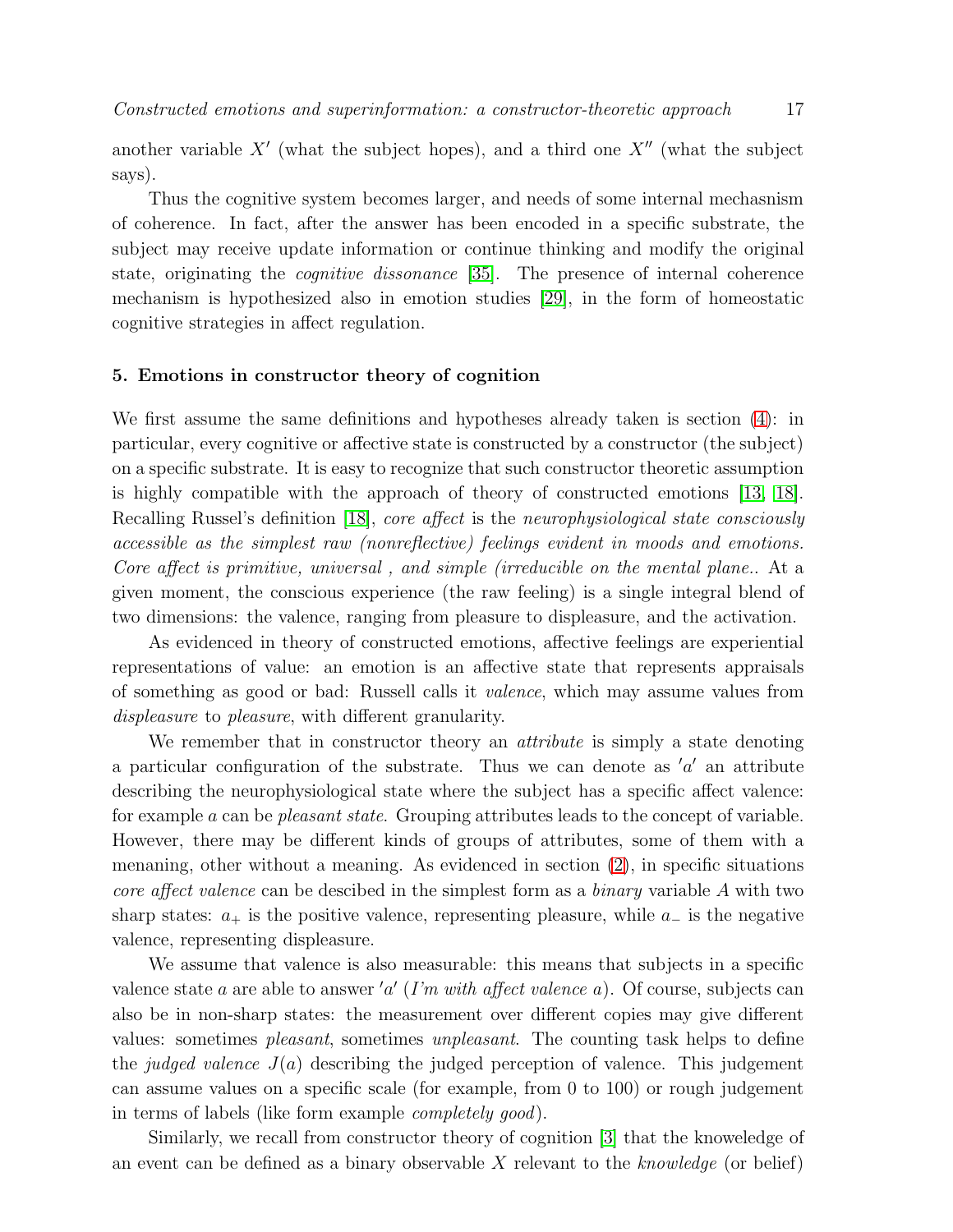about it  $X = \{x_0, x_1\}$ . For example, the coin is tail, or Linda is bankteller, or Bob plays the guitar. They are binary events which can be verified and that can have unambiguous mental representations, according to the constructor theoretic definitions.

#### <span id="page-17-1"></span>5.1. The appearence of superinformation

Now that we have two observables  $X$  (the object) and  $A$  (the affect valence, or simply the affect), we can ask which is the relation between them. If is known that core affect can be object-free or object-oriented. In the first case, we also call it mood. In the second case knowing and affect become tightly linked, and disentangling them requires methods by which affect can be varied independently of belief [\[15\]](#page-25-10).

Coherently with the conceptual tools introduced by the affect infusion model (AIM), we note that in low affect infusion strategies affect can be managed as an object-free element, even if it can produce indirect influence. On the contrary, in high affect infusion strategies, affect is object-oriented and tightly correlated with judged events. We now recognize from section  $(2.3)$  that evidence E1 can be formalized as:

$$
J(x) \neq J(x|z),\tag{10}
$$

where variable X is the judged object, A the affect valence, and z a generalized mixture of A. In other words, subject's judgements about x is modified if it is conditioned by an affective state z. However, the second evidence  $E2$  shows that the explicit knolwedge of affect (that is the sharp state  $a$ ) leads to

$$
J(x) = J(x|a) \tag{11}
$$

In fact, it is known that the simple act of consciously focusing on emotion leads to evidence E2. We now prove a new relevant fact for information medium, the following independence property: given a generalized mixture  $z$  of an observable A forming an information medium with  $X$ :

<span id="page-17-0"></span>
$$
\forall x \in X, a \in A : J(x) = J(x|a) \Rightarrow J(x) = J(x|z)
$$
\n
$$
(12)
$$

In other words, for an information medium, if an observable is independent for any sharp conditioning, then such independence must hold also when A is unsharp. In brief, for an information medium we have that  $E2 \Rightarrow \neg E1$ . This fact can be explained by noting that, since X and A form an information medium, they can be both cloned and measured simultaneously. Thus we can consider multiple instances of substrate S for such observables and perform measurements on them, leading to  $X$  (and  $XA$ )-partitions of unit and to judgements J. Thus, since  $z$  by definition is the union of possible states a and by hypothesis  $J(x) = J(x|a)$  the second condition  $J(x) = J(x|z)$  must be true.

The consequence of property of formula [\(12\)](#page-17-0) is that, when it is violated, we have a superinformation medium. We easily recognize from section [\(2.3\)](#page-5-0) that, in many high affect infusion situations, events  $E1$  and  $E2$  are true, thus entailing that the description of emotion experiments requires the use of superinformation. In the context of the affectas-information hypothesis, we can conclude that affect valence is managed together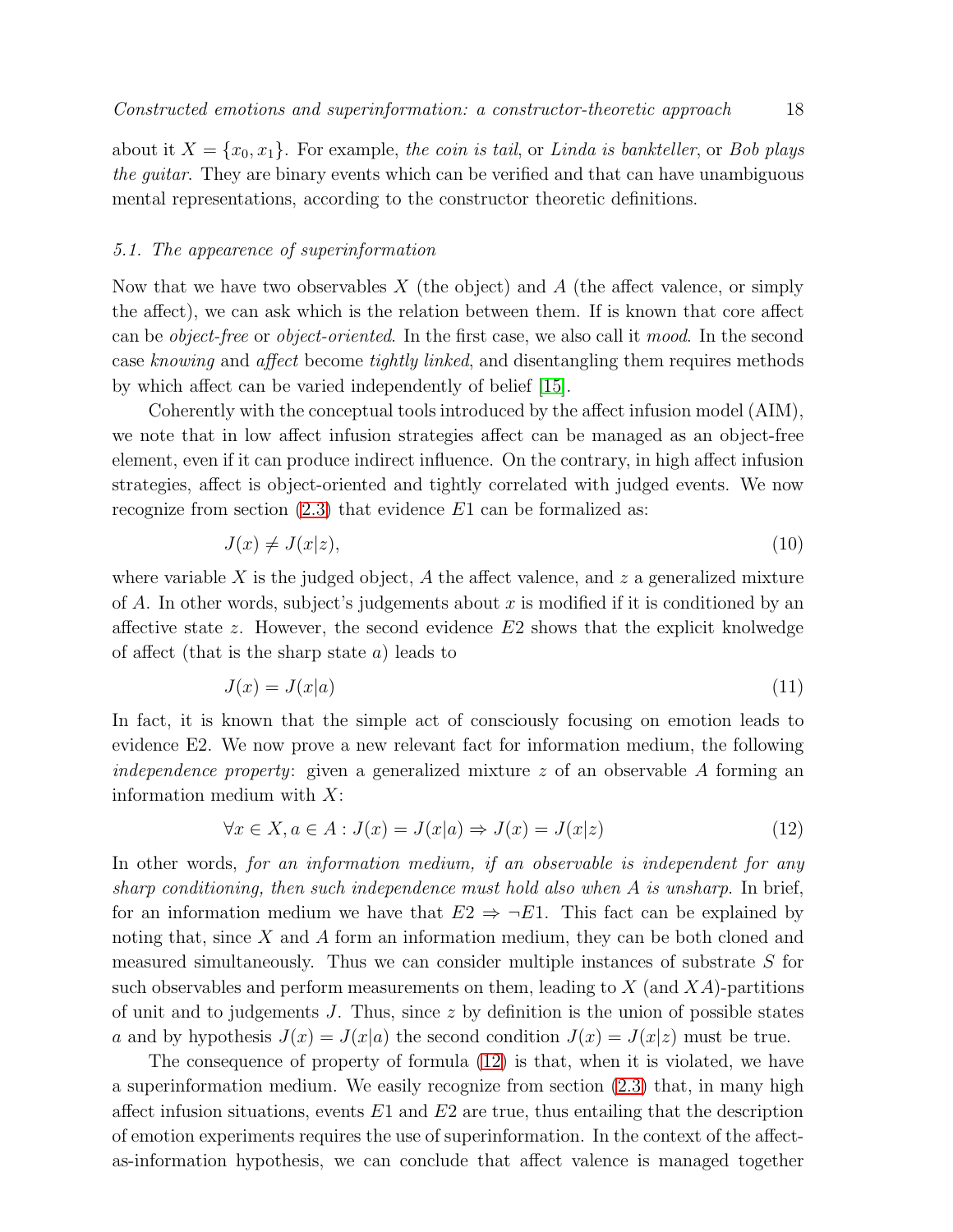with other events as an information variable in low affect infusion situations, and as superinformation in high affect infusion situations.

## <span id="page-18-0"></span>5.2. Conditions for decision-supporting superinformation theories

Now that we know that in high affect infusion strategies the affect valence A and the judged event  $X$  form a superinformation medium, we look for more specific relations between such observables.

Let us start with a simple example: when we say the glass is half full/empty, we refer to two different emotional approaches to the same situation of uncertainty about something (for example event  $X$ ). We can have a *positive affect* approach, where the glass is half-full, or a negative affect approach for the half-empty. From a rational point of view, half-full/empty states are without of meaning: in the hypothesis that  $X$  is a binary observable (empty/fulll), we have a unique unsharp state with  $X$ -partition of identity  $[f_{x_0}, f_{x_1}] = \left[\frac{1}{2}, \frac{1}{2}\right]$  $\frac{1}{2}$ . On the contrary, the presence of affect allows us to define different non-sharp states of observable X in terms of atrributes  $a_+$  and  $a_-$ , the half-full and half-empty states.

The previous example leads us to require as additional hypotheses the conditions for decision-supporting superinformation theories, formalized in [\[33\]](#page-26-3) : they are the additional sufficient conditions for the partition function  $f_x$  to inform decisions in the way that probabilities are assumed to do in stochastic theories (including traditional quantum theory via the Born Rule). In other words, these define under what circumstances the numbers  $f_x$  can be used as judged likelihoods  $J(x)$  if they were probabilities. Such conditions are given by introducing the concept of generalized mixtures of two binary observables  $X = \{x_1, x_2\}, A = \{a+, a-\}$  with the following symmetry requirements used in the decision-theory argument [\[33\]](#page-26-3):

• R1:  $x_1, x_2$  are generalized mixtures of A and  $\{a_1, a_2\}$  are generalized mixtures of attributes of X. This means that we consider on the same substrate two observables: each attribute of one variable is a generalized mixture of the attributes of the other variable.

This condition describes a specific situation of object-oriented emotion: we can't build affect states (about event  $X$ ) on substrates separated from those relevant to the knowledge of event X.

• R2.  $S_{x_1,x_2}(a_\pm) \subseteq a_\pm; S_{a_+,a_-}(x_i) \subseteq x_i, i = 1,2$ , where the computation  $S_{m,n} =$  $\{m \to n, n \to m\}$  swaps the attributes m, n of S. This means that these mixture are symmetric by swapping thre constituent attributes. In emotion theory, this condition requires that we can build couples of observables forming superinformation which are symmetric under swap task: for example in the empty/full glass, simply exchanging words empty with full leads to a swap of

the states (from pessimistic to optimistic).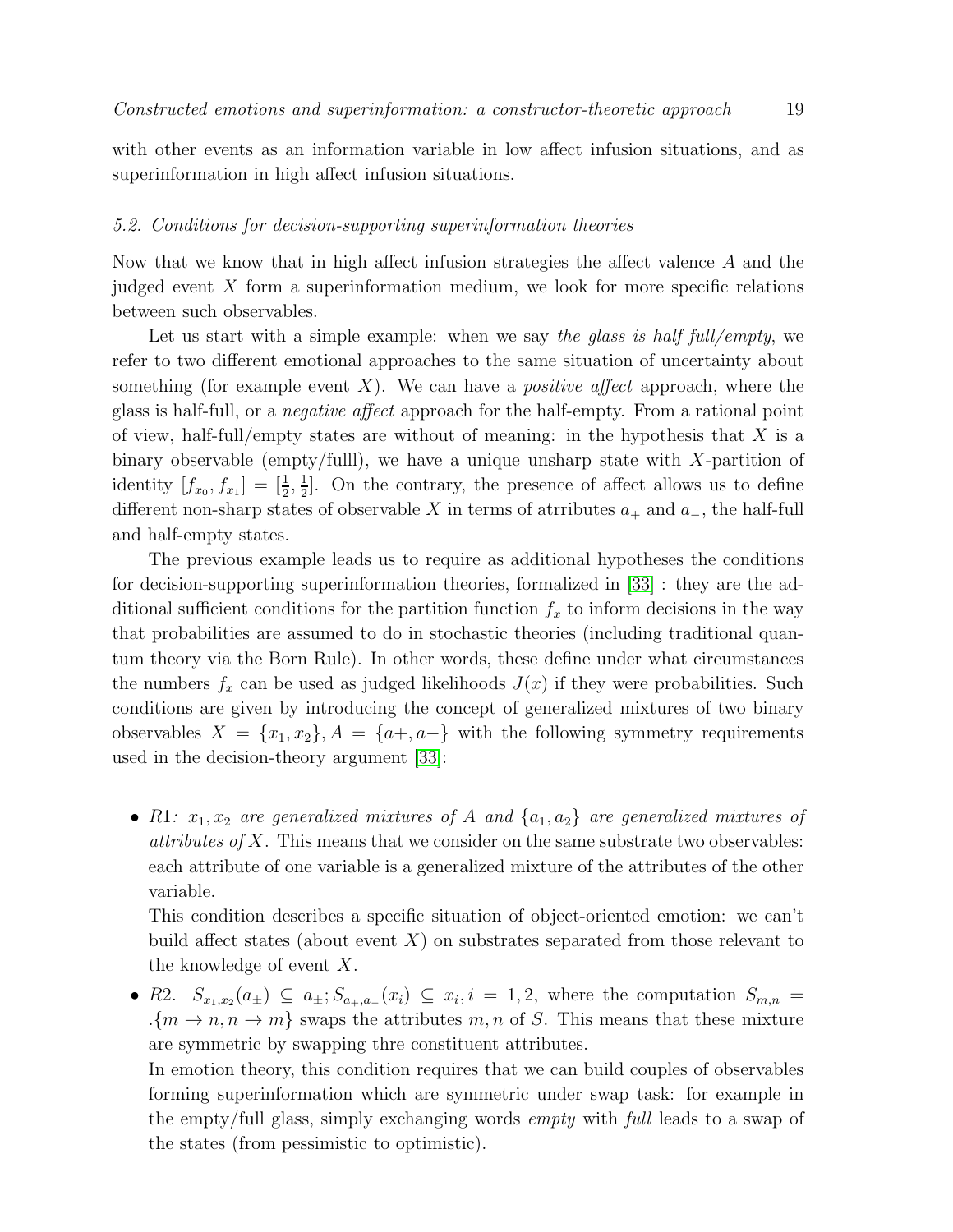• R3: the A-partition of states  $x_0, x_1$  is such that  $[f_{a_+}]_X = [f_{a_-}]_X$ : this means that each attribute of one variable is a generalized mixture of the attributes of the other variable with equal weights: swapping the constituents of such mixtures doesn't change the indistinghuishability class of the mixture.

In the context of constructed emotion, this condition allows to build affect states a with complete ignorance about variable  $X$ , and similarly knowledge states x with non-sharp affect states. Moreover, the state describing the knowledge of X represents an unsharp state for affect. Similarly, a sharp affective state is an unsharp knowledge state.

• R4: conditions R1, R2, R3 can be applied also with substrates  $S' \oplus S''$  with observables  $X = (X', X'')$  and  $A = (A', A'')$ . There exists an attribute q that is a generalized mixture of attributes in  $X$  and a generalized mixture of attributes in Y such that  $S_X(q) \subseteq q$  and  $S_A(q) \subseteq q$ .

In the following, we assume that these conditions are true, allowing us to consider the X-partition of unity as true probabilities and affect as an unsharp state relevant to X. In the binary case, we can write the X-partition of unity  $[f_{x_0}, f_{x_1}]$  as a function of a unique parameter, that is:

$$
[f_{x_0}, f_{x_1}] = [\cos^2(\theta/2), \sin^2(\theta/2)]. \tag{13}
$$

For values of parameter  $\theta = 2k\pi$  (with k integer), we have the sharp state  $x_0$ , while for  $\theta = (2k+1)\pi$  we have the sharp state  $x_1$ . Given  $\theta \in (0,\pi)$ , we have that  $\theta$  and  $\theta + \pi$ represent two different non-sharp states in the same X-indistinguishability class.

Thanks to the decision-supporting hypotheses, we can consider such parameter  $\theta$ as a label for indistinguishability classes. When  $\theta = (2k+1)\pi/2$ , we recover the two attributes  $a_+$  and  $a_-$ , which are generalized mixtures with equal weights described in condition R3.

In conclusion, in section [\(5.1\)](#page-17-1) we have shown that affect requires superinformation, and in this section we added reasonable hypotheses to describe affect.

# 5.3. The coin toss and the W tasks

Given a boolean observable  $X$ , we look for a trasformation which transforms any attribute  $\{x_0.x_1\}$  into a non-sharp state in an X-indistinguishability class with equal weights for  $x_0$  and  $x_1$ . In other words, it transforms the sharp states  $x_0, x_1$  into general mixtures whose X-partition of identity is  $[f_{x_0}, f_{x_1}] = \left[\frac{1}{2}, \frac{1}{2}\right]$  $\frac{1}{2}$ , that is a change of parameter  $\theta$  of  $\pi$ .

- In the case of classical information, there is a unique state  $\mu$  whose X-partition of identity is  $[f_{x_0}, f_{x_1}] = \left[\frac{1}{2}, \frac{1}{2}\right]$  $\frac{1}{2}$ . Thus we can call such task the *coin task*  $\mathcal{C}(x)$ , which acts in the following way:  $x_0 \to \mu$  and  $x_1 \to \mu$ . The transpose of  $\mathcal{C}(x)$  doen't exist, since it would be a multivalued function.
- In the case of superinformation, there is another observable  $A$  such that  $X$  and A aren't preparable simultaneously in sharp states. Moreover, with the additional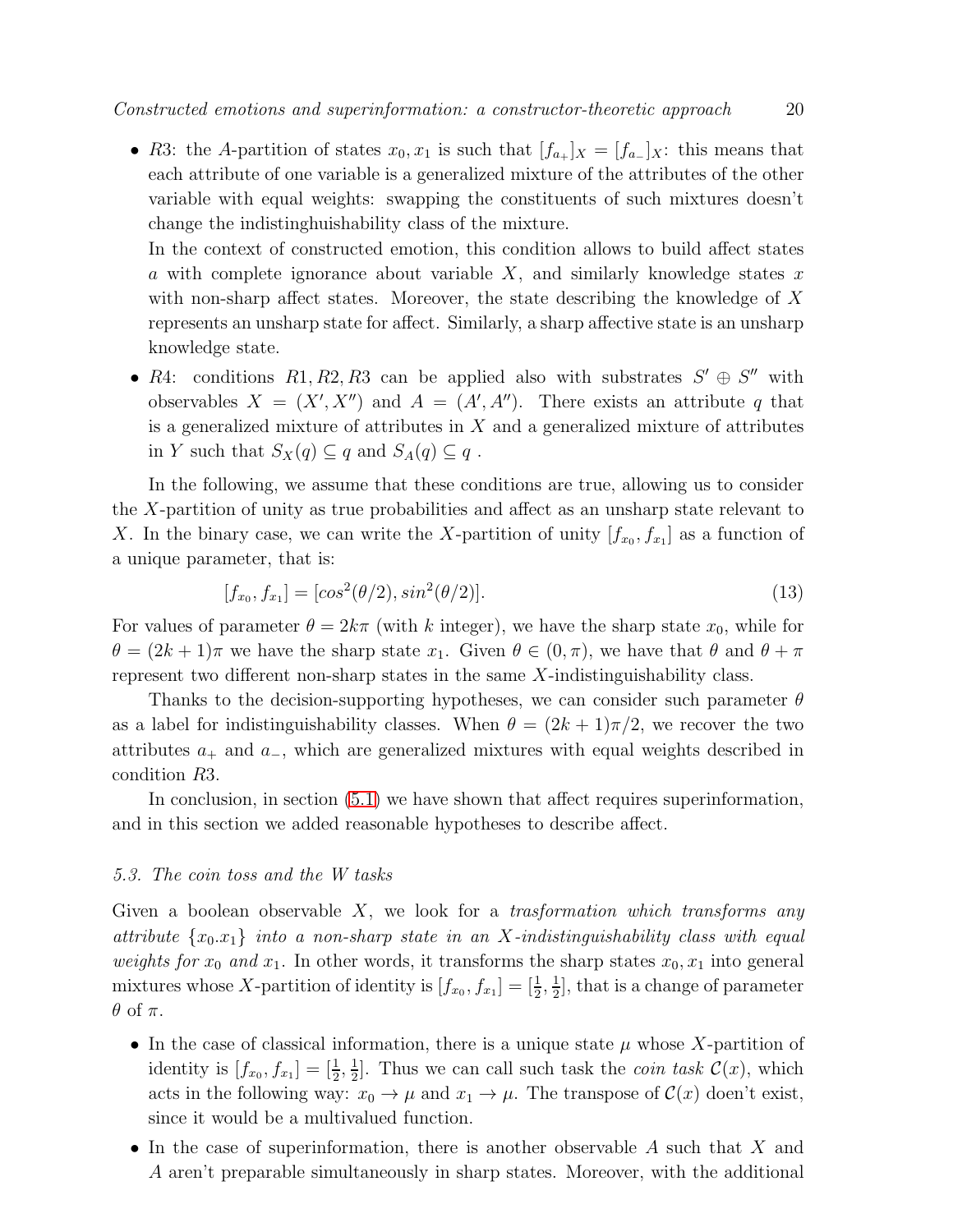$$
\mathcal{W} = \{x_0 \to a_+, x_1 \to a_-\}\tag{14}
$$

This task, which is a special kind of distinguishing task, can be considered as the constructor-theoretic generalization of the Walsh-Hadamard gate in quantum computation context. The transpose (the task with all the input and output states swapped) of W is of course  $W^{\sim} = \{a_+ \to x_0, a_- \to x_1\}$ . What we are describing is a reversible physical transformation which transforms some sharp states into nonsharp states, and viceversa. We underline the fact that the coin task  $\mathcal{C}$ , differently from  $W, W^{\sim}$ , doesn't admit the transpose.

The existence of  $W$  task is very important in studying emotions. It describes a typical evolution of subject's belief about an observable from centainty to uncertainty (and viceversa): for example if we toss a coin which has an initial value  $x_0$  (or  $x_1$ ), subject's belief about the outcomes will be a generalized mixture of  $x_0$  and  $x_1$  with two different affective values.

However, it is clear that there may be other possible evolutions of the initial state. In the following section, we will introduce another important element to better understand emotions.

# <span id="page-20-0"></span>5.4. The phase task and emotion valence

We now introduce in constructor theoretic form a task which is very important in quantum computation, the *phase task*: given a substrate  $S$ , an observable  $X$  and a state with a specific X-partition of unity, the phase task  $\mathcal F$  acts on such state by leaving unchanged the original partition of unity. In other words, the phase task defines a class of trasformations of states which leaves them in the same  $X$ -indistinguishability class.

$$
\mathcal{F}_X: \bigcup_{x \in X} \{s \to s': [f_x]_s = [f_x]_{s'}\} \tag{15}
$$

Let us now examine some examples:

- Clearly the identity task is a trivial example of the phase task.
- $\mathcal{F}_X$  applied to a sharp state of X (for example  $x_0$ ) can change the state only in a trivial way, since sharp states also exist in classical information.
- Given the observables  $\{x_0, x_1\}$  and  $\{a_+, a_-\}$  previously defined, there exists a specific phase task which produces the following transformation  $\mathcal{F}_X(a_+) = a_-,$ thus swapping states  $a_{\pm}$ .

In other words, the phase task does not change the form of a generalized mixture in terms of X-partition, and thus it apparently does not change judgements. However, it introduces an affective change, which will manifest when we apply subsequently different tasks. We thus consider some interesting serial composition of tasks  $W^{\sim} \mathcal{FW}$  and we show how they are able to change the X-partition of unity.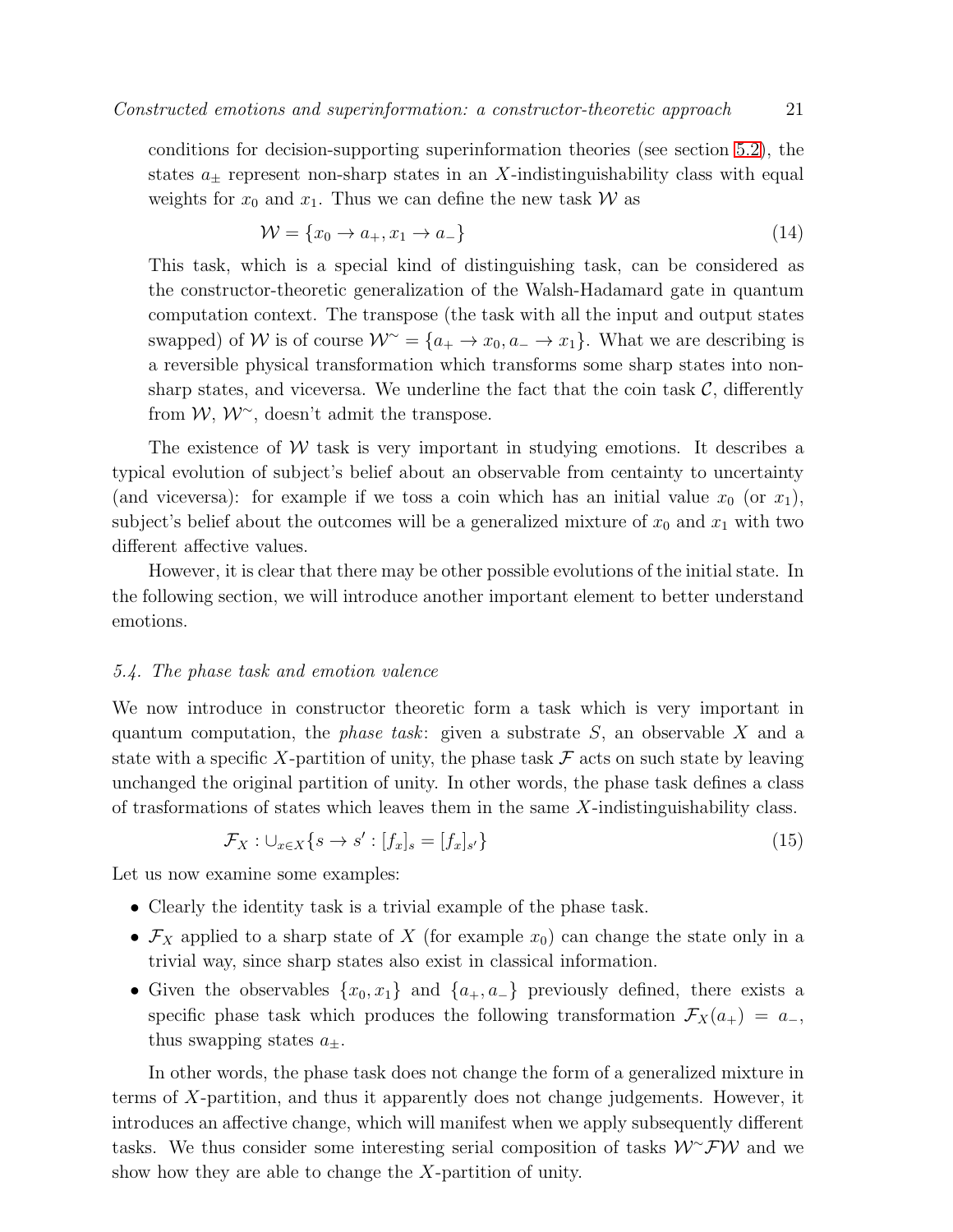- When  $\mathcal{F} = I$ , we simply have  $\mathcal{W}^{\sim}W = I$ : the serial application of task W and its transpose is clearly the identity task. This means that subjects can mentally simulate a coin toss and then revert the generalized mixture into the original sharp state, without any affective change;
- When F is a swap of states  $y_{\pm}$ , the sharp input states  $\{x_0, x_1\}$  are swapped. This can be shown by considering for example an input state  $x_0$ , which is transfomed first in  $a_+$ , then swappend into  $a_-$  and finally into  $x_1$ . In this case the X-partition of unity changes from parameter  $\theta = 0$  (for example for input sharp state  $x_0$ ) to  $\theta = \pi$  (output state  $x_1$ ). Thus the phase task has applied a phase shift of  $\pi$ . This represents a complete belief change about  $X$  due to an emotional change;
- We can consider a general case where  $W^{\sim}FW$  changes the initial state with Xpartition of unity  $[f_{x_0}, f_{x_1}] = [cos^2(\theta/2), sin^2(\theta/2)]$  into another state with partition  $[cos<sup>2</sup>(\theta'/2), sin<sup>2</sup>(\theta'/2)].$

We can thus conclude that the phase task can be described in terms of a parameter, the phase  $\theta$ , which acts, when combined with W task, by changing the X-partition of unit. The phase task allows us to describe emotions in constructor theoretical terms: a change of emotion valence is put in correspondence with a specific phase task  $\mathcal{F}$ , which, when combined with a second observable through task  $W$ , leads to a change of judgements of such observable.

# 6. Low affect infusion strategies

In low affect infusion situations, subjects can manage feelings and belief in an independent way. Moreover, to perform judgements about an event, they use only information relevant to that event.

Let  $J(x)$  be the subject's judged likelihood about event x. Affect valence a is a variable really *independent* from the external event  $x$ : in terms of judgements, this means that  $J(x) = J(x|a)$ . In constructor theoretic terms, we can say that the observables relevant to the event X and to the affect valence A form a classic information medium.

Rational subjects perform judgements only based on similar pre-stored judgements (for example  $J(x) \simeq J(k)$  for K and X observables representing similar situations), or on specific information about the object of judgment (motivated processing). Thus the observable core affect is not used to perform judgements in this case, since it has no bearing in the judged object.

#### 6.1. Classic information and emotions

Constructor theory of information helps us to analyze the low affect infusion strategy in terms of observables and their relations. Observables X and A form a classic substrate. According to this strategy, subjects are able in principle to perform judgements about their affective state  $A$  or about the event  $X$  without mixing them.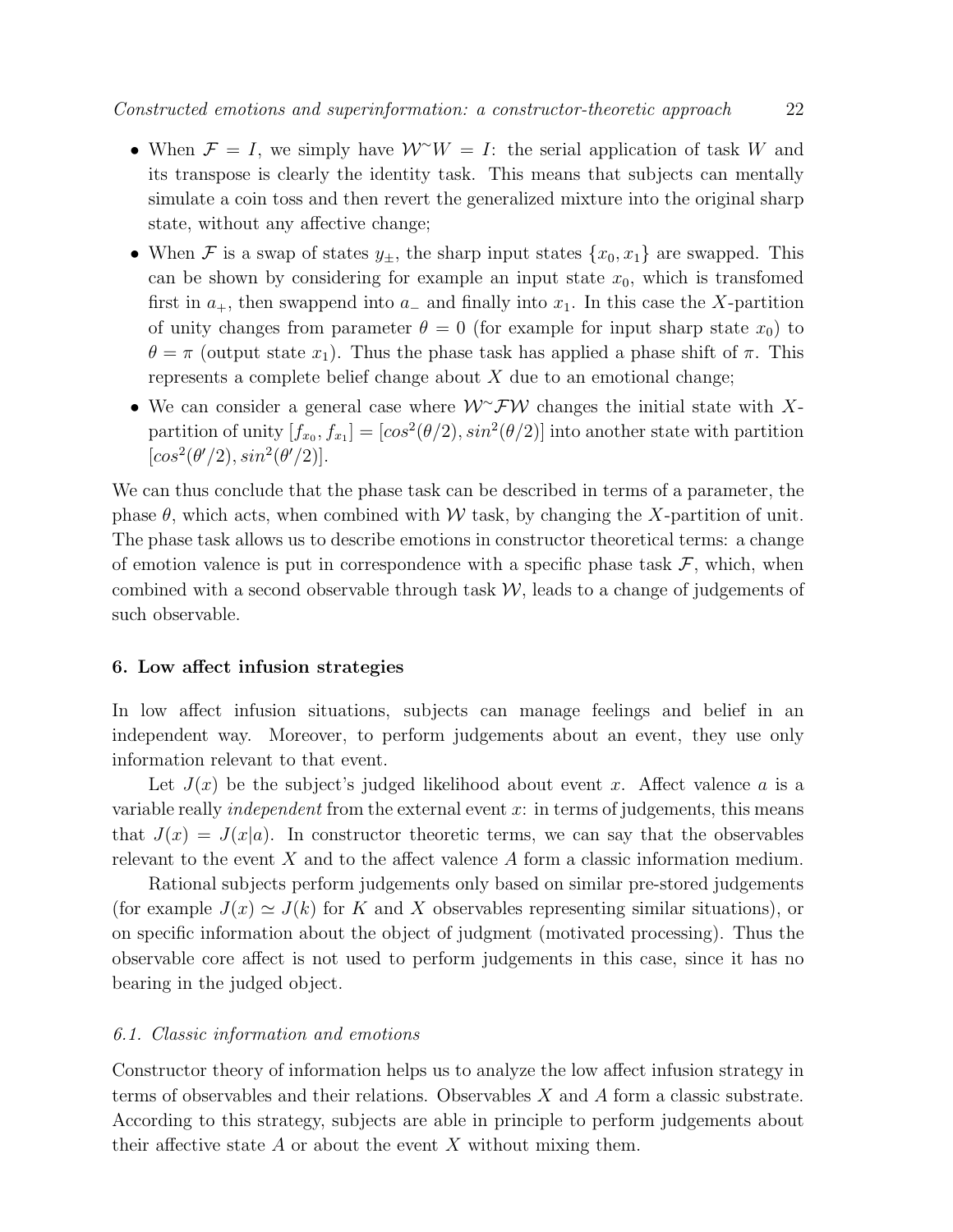A typical technique used to disentangle affect and knowledge is based on expliciting how do I feel: in this way, subjects are helped to manage affect as an independent observable. It is clear that this strategy requires the use of classical information. According to constructor theory of information, observables A (affect valece) and X (an event) can be managed together and also their combination is an observable. We can clearly consider conditional tasks, as in section [\(3.3\)](#page-11-1): the conditionsal task  $\mathcal{CT}(X, A)$ defines a situation where the specific knowledge of  $X$  modifies the affect: for example, a bad news can change the affect valence, but in any moment the subject is able to perform measurements about observables  $X$  and  $A$ . In this sense, this is a *rational-like* situation, because affect, even present, can be managed separately.

We can clearly apply the same general considerations used in section  $(4.2)$ , where we defined a simple formula [\(8\)](#page-14-0) which is required for judgements in rational regime. Thus we have for judgements relevant to A and X forming classic information media the condition:  $J(x, a) \leq J(x)$  and  $J(x, a) \leq J(a)$ . For example, subjects are able to judge more likely to win a lottery than winning that lottery and at the same time being happy. Clearly such judgements require to use rational strategies, and are incompatble with high affect infusion strategires, as we will see later.

## 7. High affect infusion strategies

#### 7.1. Heuristic processing

We first recall from [\[29\]](#page-25-24) the first high affect infusion strategy, the *heuristic processing*: it refers to constructive but truncated, low-effort processing, which is likely to be adopted when time and personal resources such as motivation, interest, attention, and workingmemory capacity are scarce (e.g., evaluating your friends new company car). Heuristic processing may result in mood congruence when affect is used as a heuristic cue and it is consistent with the affect-as-information hypothesis [\[23\]](#page-25-18). According to such hypothesis, affect provides compelling information about the personal value of whatever is in mind at the time. In other words, when making evaluative judgments, people often ask themselves how do I feel about it?. In such cases, positive affect signals that the object of judgment is valuable, leading to a positive evaluation, and negative affect signals that it lacks value, leading to a negative evaluation. Thus, feelings may be used as a shortcut to produce a judgement on a given target, as long as the feeling is perceived (rightly or wrongly) to be evoked by the target object.

We now analyze such heuristic processing in constructor theoretic terms. We first note that the *affect-as-information* hypothes can be formally written in the form of the following equation

<span id="page-22-0"></span>
$$
J(x|a) \simeq J(a|x) \tag{16}
$$

In other words, the affect judgement when assuming an event can be used as a judgement of the same event when assuming that affect.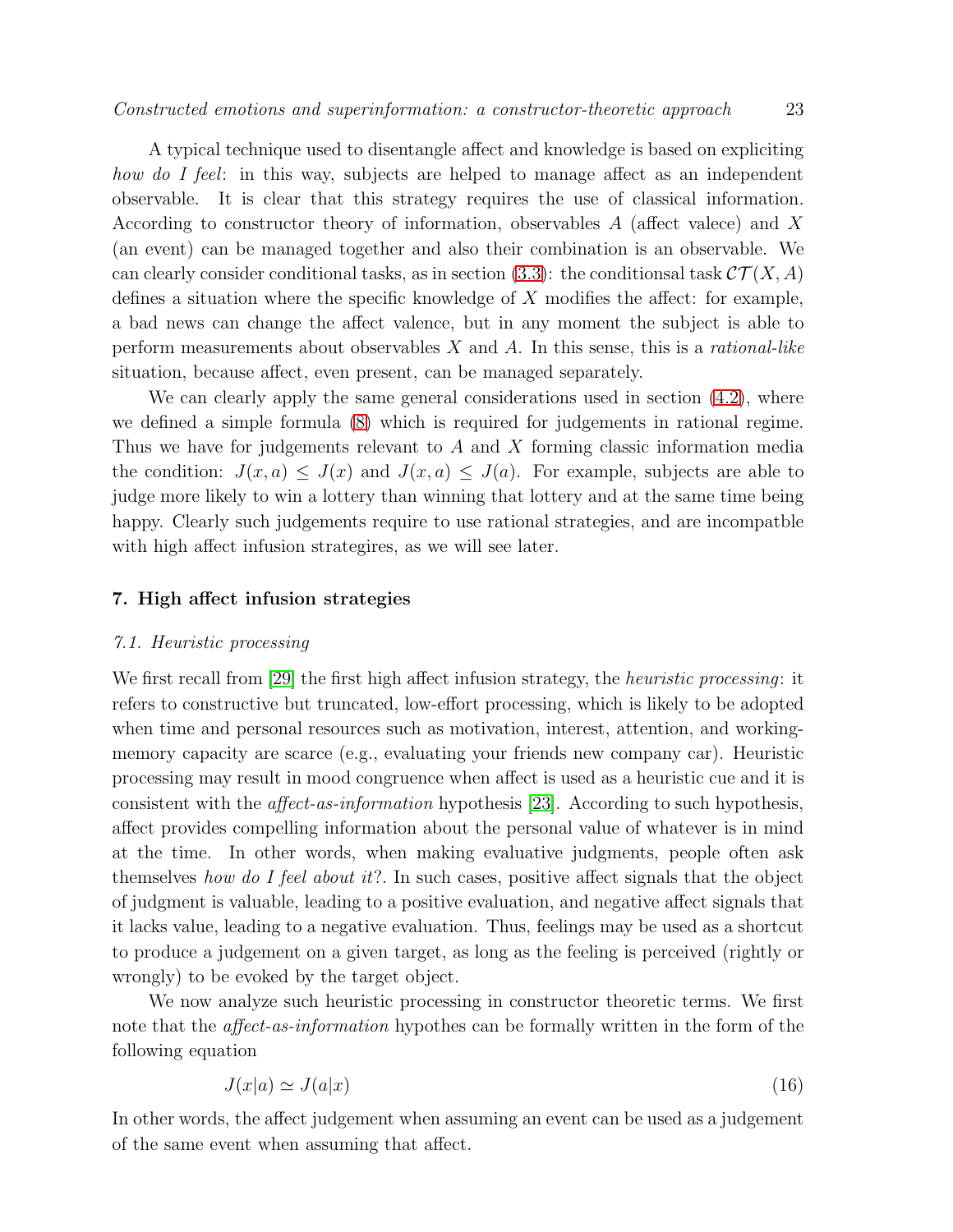This strategy has been found in other contexts, like for example in the inverse *fallacy* [\[36,](#page-26-6) [37,](#page-26-7) [38,](#page-26-8) [39\]](#page-26-9) for which a simple quantum-like model has been proposed [\[40\]](#page-26-10): the symmetry of the inner product and a specific structure of the vector space enconding information is able to reproduce this effect.

While in low affecty infusion strategies we can simply refer to classical information medium, we now show that the strategy defined by equation [\(16\)](#page-22-0) requires the use of superiformation. Let us suppose that X and A form an information medium and that conditions for decision-supporting superinformation theories are true: then  $J(x, a) = J(x|a)J(a) = J(a|x)J(x)$ . Thus the symmetry property [\(16\)](#page-22-0) is true only when  $J(x) = J(a)$ , which is without meaning, because affect A and the event X must independent.

#### 7.2. Other high influence processes - emotions and memory

High affect infusion strategies are more complex than simple heuristic processing: for example affect priming, which suggests that affect increases access to congruent memories, is a kind of high influence process. As evidenced in [\[41\]](#page-26-11), affective feelings can hurt or help decision making: this fact can be largely determined by how individuals experience and handle those feelings in more or less functional or dysfunctional ways: according to such *feeling-as-decision-facilitator* perspective, affective feelings can improve decision-making performance by facilitating and even enabling decision-making processes.

In order to describe such mechanisms, we have to introduce in a general way the relation between affect and knowledge. Let be X and A complementary observables of a superinformation medium. Clearly, we thus exclude situations where both affect and the object are sharp states in subject's brain substrates. On the contrary, we consider situations where  $X$  and  $\overline{A}$  together can't form a clonable observable: a subject can't know them both simultaneously, and a measurement of (for example) A changes the context and thus the real condition of  $X$ . This condition is clearly related to the concept of emotional truth [\[42\]](#page-26-12): it is well known that theres a big difference between emotional and factual truth of an experience or situation. In particular, we identified the task  $W^{\sim}$ FW described in section [\(5.4\)](#page-20-0) as the task leading to emotional truth, driven by emotion phase parameter in  $\mathcal{F}.$ 

Two previous articles [\[43,](#page-26-13) [44\]](#page-26-14) attempted to use quantum search algorithms in the context of human memory. The first considered phase matching conditions known for generalized Grover's algorithm, connecting such phase to emotion regulation strategies. The second article used another kind of generalization, the amplitide amplification algorithm, to explain a cognitive heuristic called availability bias. In particular, the ease of a memory task and the estimated probabilty were connected together, with a quadratic relation clearly connected with the quantum speedup. In this section, we focus the attention of the internal mechanism of such algorithms, since we now have a solid constructor theoretic definion of phase and emotion. At the core of such generalized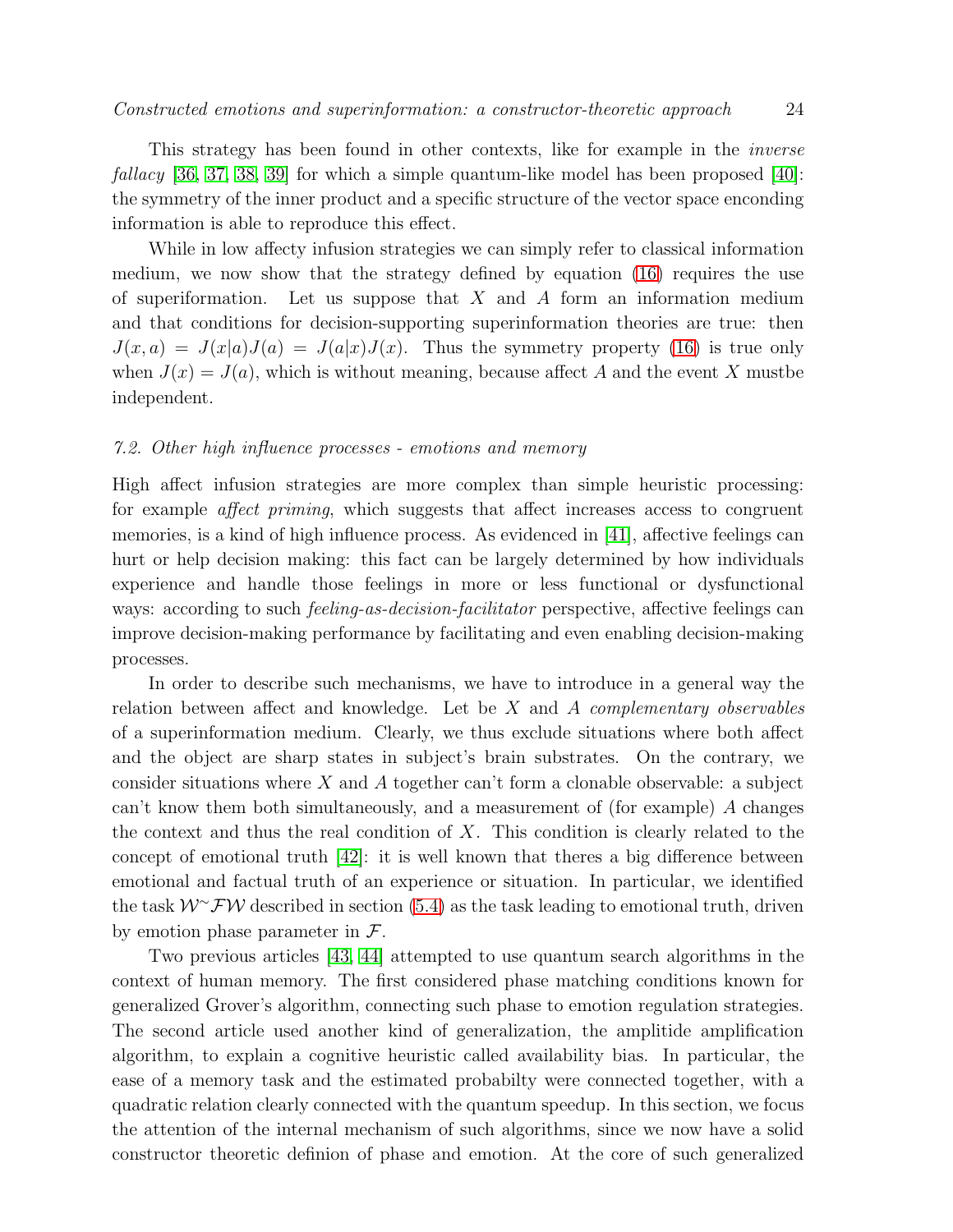algorithms [\[45\]](#page-26-15), we can always find the repeated use of an operator  $-I_{\gamma}(\theta)U^{-1}I_{\tau}(\phi)U$ , where  $-I_{\gamma}(\theta)$  and  $I_{\tau}(\phi)$  are inversion operators for specific states and with specific angles. We recognize in  $U^{-1}I_{\tau}(\phi)U$  the quantum-computational version of the serial task composition  $W^{\sim}FW$  described in section [\(5.4\)](#page-20-0). The main result in [\[45\]](#page-26-15) is that phase matching between the phase rotation of the marked state and the prepared state  $\gamma$  is crucial in constructing a quantum search algorithm.

Thus we conclude that the emotional nature of phase rotation task allows us to explain the mood-congruent mechanism (for a review, see [\[15\]](#page-25-10)) by using the constructor-theoretic generalizations of Grover's algorithm together with the emotional interpretation of phase task.

## 8. Conclusions

Even if there is a prior attempt to use quantum concepts to describe emotions [\[46,](#page-26-16) [47,](#page-26-17) [48\]](#page-26-18) (more specifically, a model of robot-specific emotions based on quantum cellular automata and Bloch sphere-based representations), the approach proposed in the present article is more general, since it is well grounded in constructor theory of information.

We recall here the main results of this article: 1) the combination of constructor theoretic concepts with the theory of constructed emotion. In particular, the identification of core affect valence as a first observable to study - from a constructor theoretic approach - as a physical variable; 2) the demonstraton that there are specific situations where core affect valence and the knowledge of events require the use of superinformation; 3) the use of additional hypotheses, taken form the decision supporting argument, to describe emotions as a complementary observable, and the definition of a phase task; 4) the connection between the phase task and emotion, thus recognizing the role of emotions is quantum Grover's algorithm and its generalizations.

In other words, this article shows, under precise and general assumptions, what has been hypotesized in previous articles [\[43,](#page-26-13) [44\]](#page-26-14): emotions cannot be studied and understood without using new conceptual instruments, like those introduced by superinformation. Moreover, this approach shows how emotions and cognitive tasks like memory and judgement are tightly correlated.

## <span id="page-24-0"></span>9. References

- <span id="page-24-1"></span>[1] David Deutsch. Constructor theory. *Synthese*, 190(18):4331–4359, 2013.
- [2] Lisa Feldman Barrett, Kristen A Lindquist, Eliza Bliss-Moreau, Seth Duncan, Maria Gendron, Jennifer Mize, and Lauren Brennan. Of mice and men: Natural kinds of emotions in the mammalian brain? a response to panksepp and izard. *Perspectives on Psychological Science*, 2(3):297–312, 2007.
- <span id="page-24-2"></span>[3] Riccardo Franco. First steps to a constructor theory of cognition. *arXiv preprint arXiv:1904.09829*, 2019.
- <span id="page-24-3"></span>[4] Jerome R Busemeyer, Emmanuel M Pothos, Riccardo Franco, and Jennifer S Trueblood.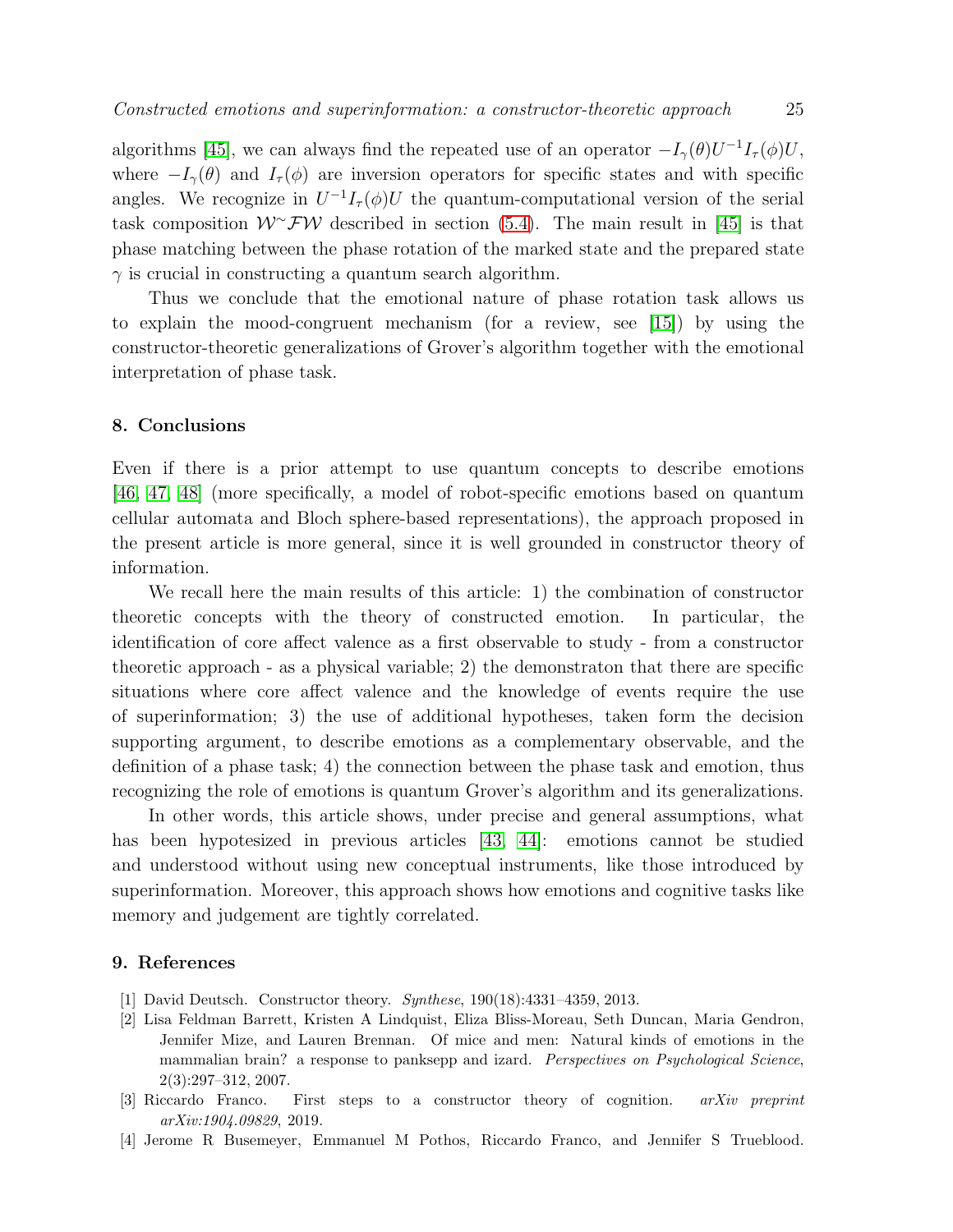A quantum theoretical explanation for probability judgment errors. *Psychological review*, 118(2):193, 2011.

- <span id="page-25-1"></span><span id="page-25-0"></span>[5] Riccardo Franco. Towards a new quantum cognition model. *arXiv preprint arXiv:1611.09212v1*, 2016.
- <span id="page-25-2"></span>[6] William James. Discussion: The physical basis of emotion. *Psychological review*, 1(5):516, 1894.
- <span id="page-25-3"></span>[7] Carl Georg Lange and Istar A Haupt. The emotions. 1922.
- <span id="page-25-4"></span>[8] Walter B Cannon. The james-lange theory of emotions: A critical examination and an alternative theory. *The American journal of psychology*, 39(1/4):106–124, 1927.
- <span id="page-25-5"></span>[9] Stanley Schachter and Jerome Singer. Cognitive, social, and physiological determinants of emotional state. *Psychological review*, 69(5):379, 1962.
- <span id="page-25-6"></span>[10] Magda B Arnold. Emotion and personality. 1960.
- <span id="page-25-7"></span>[11] Richard S Lazarus. *Emotion and adaptation*. Oxford University Press on Demand, 1991.
- <span id="page-25-8"></span>[12] Paul Ekman. Basic emotions. *Handbook of cognition and emotion*, 98(45-60):16, 1999.
- <span id="page-25-9"></span>[13] Lisa Feldman Barrett. Are emotions natural kinds? *Perspectives on psychological science*, 1(1):28– 58, 2006.
- <span id="page-25-10"></span>[14] Lisa Feldman Barrett. Solving the emotion paradox: Categorization and the experience of emotion. *Personality and social psychology review*, 10(1):20–46, 2006.
- [15] Gerald L Clore and Jeffrey R Huntsinger. How emotions inform judgment and regulate thought. *Trends in cognitive sciences*, 11(9):393–399, 2007.
- <span id="page-25-12"></span><span id="page-25-11"></span>[16] John T Cacioppo, Gary G Berntson, Jeff T Larsen, Kirsten M Poehlmann, Tiffany A Ito, et al. The psychophysiology of emotion. *Handbook of emotions*, 2:173–191, 2000.
- <span id="page-25-13"></span>[17] Karen Casper. Affective feelings as feedback: Some cognitive consequences. *Theories of mood and cognition: A users guidebook*, 27, 2001.
- [18] James A Russell. Core affect and the psychological construction of emotion. *Psychological review*, 110(1):145, 2003.
- <span id="page-25-14"></span>[19] James A Russell and Lisa Feldman Barrett. Core affect, prototypical emotional episodes, and other things called emotion: dissecting the elephant. *Journal of personality and social psychology*, 76(5):805, 1999.
- <span id="page-25-15"></span>[20] Isabelle Blanchette and Anne Richards. The influence of affect on higher level cognition: A review of research on interpretation, judgement, decision making and reasoning. *Cognition & Emotion*, 24(4):561–595, 2010.
- <span id="page-25-17"></span><span id="page-25-16"></span>[21] Herbert L Meiselman. *Emotion measurement*. Woodhead publishing, 2016.
- [22] Kristen A Lindquist, Tor D Wager, Hedy Kober, Eliza Bliss-Moreau, and Lisa Feldman Barrett. The brain basis of emotion: a meta-analytic review. *The Behavioral and brain sciences*, 35(3):121, 2012.
- <span id="page-25-18"></span>[23] Gerald L Clore and Jeffrey R Huntsinger. How emotions inform judgment and regulate thought. *Trends in cognitive sciences*, 11(9):393–399, 2007.
- <span id="page-25-19"></span>[24] Eric J Johnson and Amos Tversky. Affect, generalization, and the perception of risk. *Journal of personality and social psychology*, 45(1):20, 1983.
- <span id="page-25-20"></span>[25] Kathryn Kadous. Improving jurors' evaluations of auditors in negligence cases. *Contemporary Accounting Research*, 18(3):425–444, 2001.
- <span id="page-25-21"></span>[26] Norbert Schwarz and Gerald L Clore. Mood, misattribution, and judgments of well-being: informative and directive functions of affective states. *Journal of personality and social psychology*, 45(3):513, 1983.
- <span id="page-25-23"></span><span id="page-25-22"></span>[27] Gerald Gorn, Michel Tuan Pham, and Leo Yatming Sin. When arousal influences ad evaluation and valence does not (and vice versa). *Journal of consumer Psychology*, 11(1):43–55, 2001.
- [28] Peter Muris and Simone van der Heiden. Anxiety, depression, and judgments about the probability of future negative and positive events in children. *Journal of anxiety disorders*, 20(2):252–261, 2006.
- <span id="page-25-24"></span>[29] Joseph P Forgas and Joseph V Ciarrochi. On managing moods: Evidence for the role of homeostatic cognitive strategies in affect regulation. *Personality and Social Psychology Bulletin*,